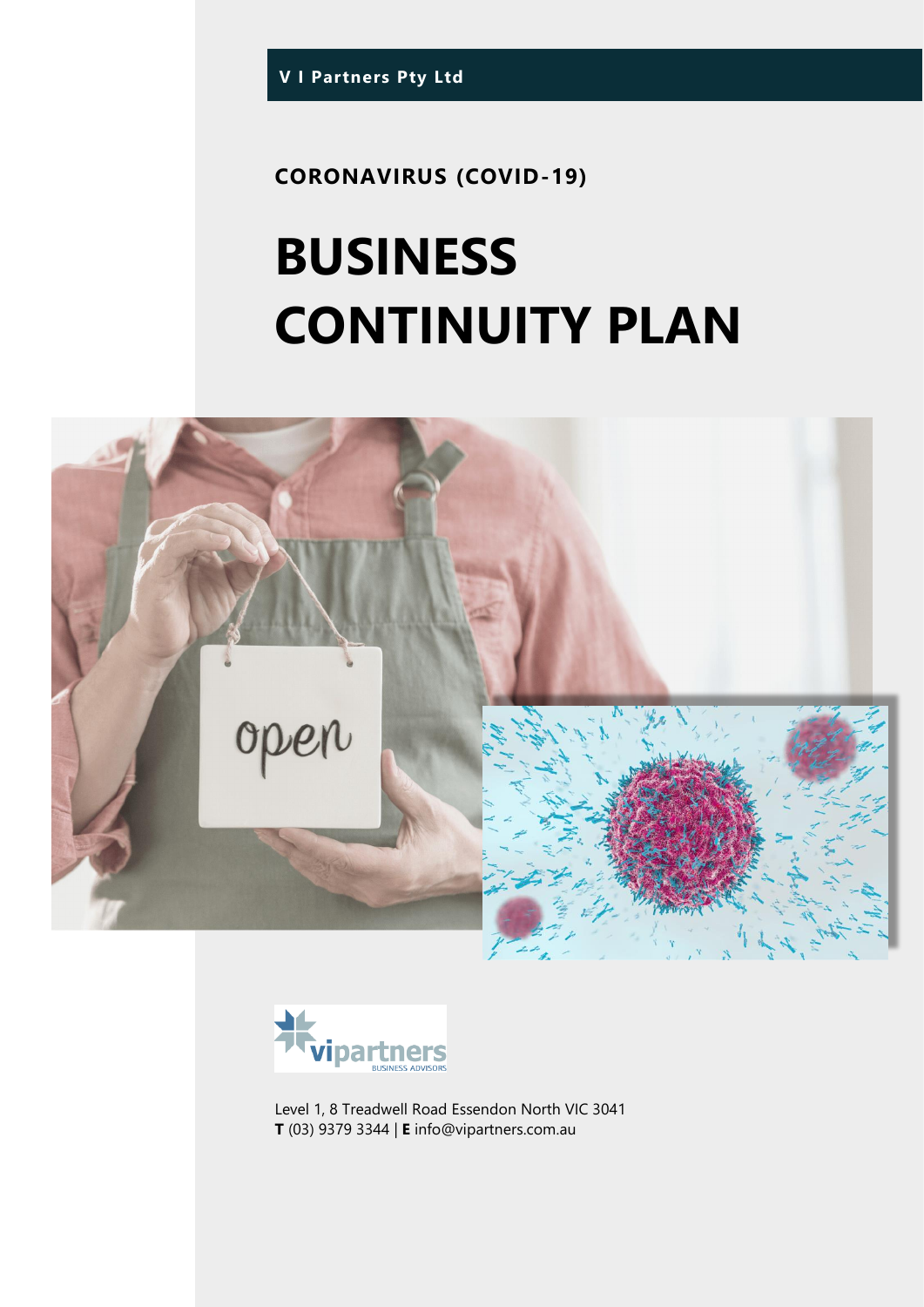



## BUSINESS CONTINUITY PLAN **CLIENT COVID-19 CONTINUATION PLAN**

## *Introduction*

"Most people aim at nothing – and they hit it with alarming accuracy."

The V I Partners team are here during these difficult times to support and provide positivity to you and your business!

As a business owner, there's one key thing you need to totally focus on now – **keeping your business alive during these difficult times**. It's not all doom and gloom either – withstanding the tough times sets a business up to be a fast turning cash flow business when everything bounces back in a positive way in the future.

Remember that while cash flow is under control then so is your business. Downturns can be scary in the moment, usually because there is no plan in place for your business and the world around you appears to be panicking.

If you take actionable appropriate steps to create a Continuity Plan, then in reality a downturn is just a stop gap to the next upturn, where your business will be cash flow fit and ready to take full advantage.

You will need to build a cash "war chest" which will let you keep trading through the coming difficult months.

There are 7 key areas you need to consider immediately:

- 1. **Cash** Preserve cash at all costs. You must immediately start building a cash "war chest" for your business to survive.
- 2. **Protection** Update and upgrade your Asset Protection IMMEDIATELY. It's very important to review strategies to protect the equity in your family home and other assets in personal names. It's also vital for you to have an up to date Enduring Power of Attorney (EPOA) and Will, and

to know where the original signed copies of these are located.

- 3. **Banks and Funding** You should contact your bank immediately to arrange additional lines of credit if possible. Alternative funding sources should also be immediately considered. The time to act is NOW, not in 2 weeks' time when the banks will be overwhelmed by other bank loan applications.
- 4. **Management Team** Work through the COVID-19 Continuity Plan with your Management Team, then quickly communicate appropriate decisions to your entire team.
- 5. **Employees** You need to openly discuss reduced working hours with your employees to save cash (if this does save cash) and working from home arrangements. Employees will be scared, so they need to be reassured by you and they need to be given an understanding of your plan to keep the business alive.
- 6. **Customers & Suppliers** Great communication is needed to so that customers have peace of mind that it's "business as usual" where possible, and so that you can rely on your suppliers.
- 7. **Mental Health** This could be one of the most stressful times ever for you and your employees. We can provide links to assistance for you to help you and your team through this crisis.

To assist you, included in this Plan are the following checklists for meetings and emails for you to use in your business.

We recommend that you use them in the following order:

- 1. Business Owner Decisions
- 2. COVID-19 Continuity Plan for your Business
- 3. Agenda for Team Meeting with all Employees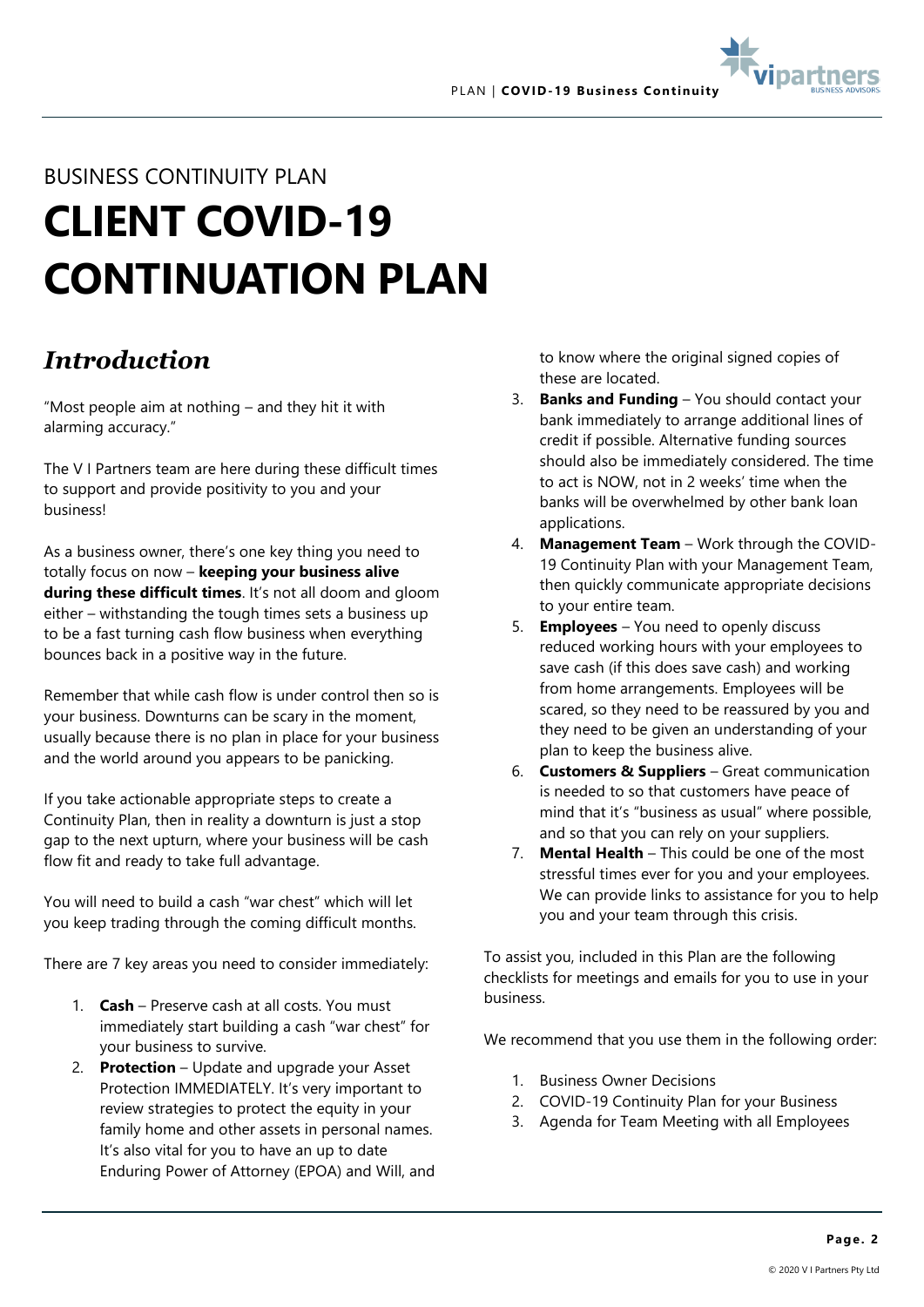

#### BUSINESS CONTINUITY PLAN

## **BUSINESS OWNER DECISIONS**

To maintain your cash "war chest", you may need to consider options that you haven't consider before. Right now, above all else, you need to do anything that is needed to keep your business alive.

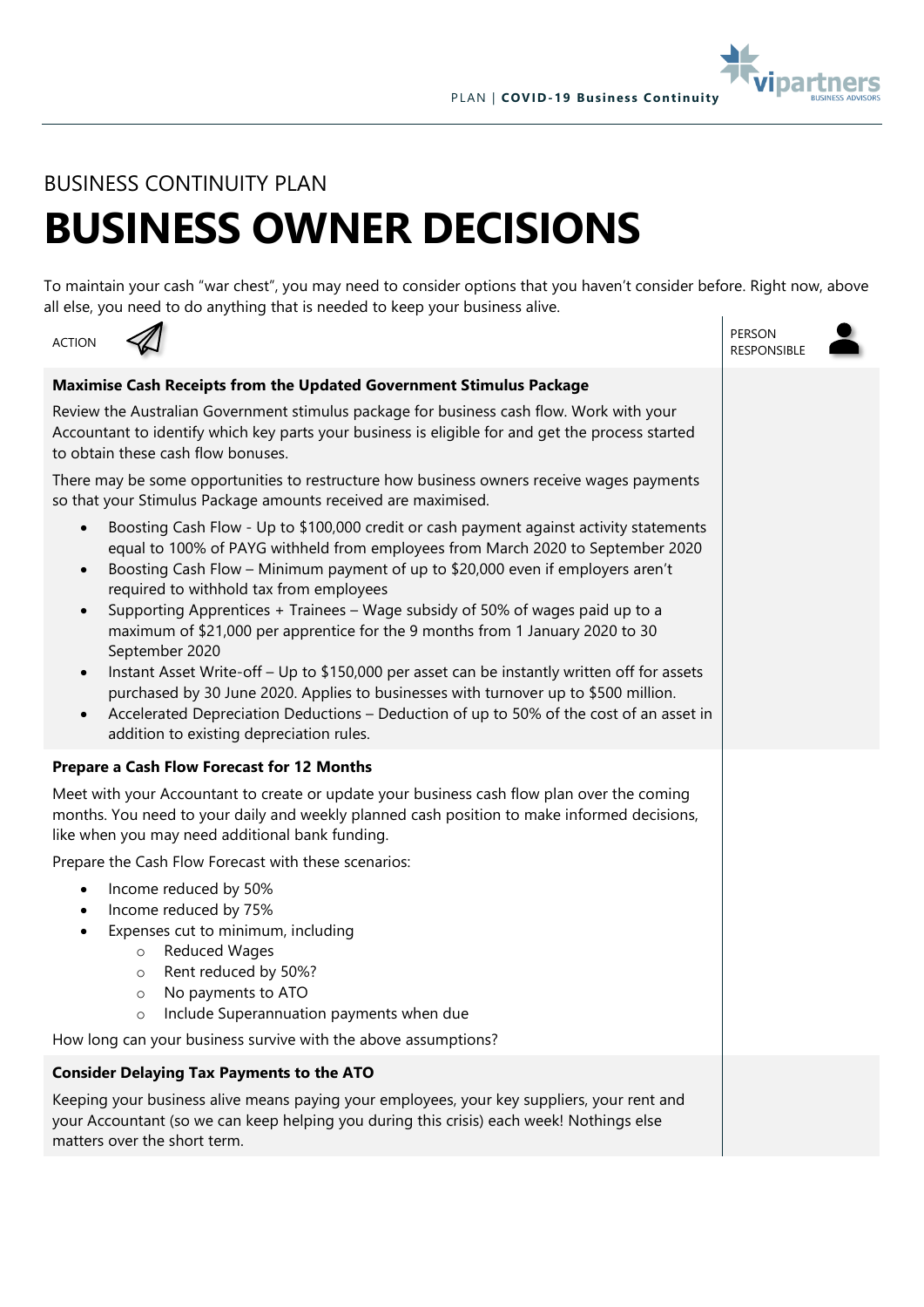

#### ACTION A PERSON PERSON PERSON RESPONSIBLE You may need to delay making payments of GST, PAYG Withholding Tax and Employee PAYG Tax to the ATO. You should set up a second bank account (separate from your main trading account) and each week transfer cash for these payments across into it. If needed, you can then dip into this cash reserve to keep your business alive. See the section below about ATO Tax Relief Options. *Important: It's vital that you keep lodging your Business Activity Statements (BAS's) and Instalment Activity Statements (IAS's) by their due dates and negotiate a delayed payment with the ATO, otherwise the ATO may view the PAYG withholding portion as non-compliant and you will then lose you tax deduction for these amounts.* **Request an immediate Rent reduction** Contact your Landlord ASAP and request an immediate reduction in your rent. Ask for 3 months rent free or 6 months at half rent. You never know what they will say unless you ask! **Arrange Additional Bank Funding** Contact your Bank Manager ASAP and arrange for additional bank funding / lines of credit that can be approved NOW for use in an emergency. Making these arrangements early before things have gone bad is the key. Bank approvals may take up to one month or longer, so start the process today. The Government has just released support for banks to support the following loans: • Maximum size of loan of \$250,000 per borrower The loans will be up to 3 years, with an initial 6 month repayment holiday. • The loans will be in the form of unsecured finance, meaning that borrowers will not have to provide an asset as security. **Consider Alternative Funding Arrangements** Consider using alternative funders such as Moula or Prospa to set up a short term line of credit now to pay for inventory and operating costs. These funders lend based on the cash flow of your business and don't need property security. You should consider doing this as a backup now to any other bank lending arrangements you may have. **Protect Your Personal Assets** Now is the time to upgrade / update your asset protection. Consider if you need to protect the equity in your Family Home or other assets in personal names with a "Gift and Loan Back arrangement" – with no stamp duty or Capital Gains Tax consequences. **Enduring Power of Attorney (EPOA) + Will – Create or Update these NOW** If you have to self-quarantine or if you incapacitated in any way, you need to have an EPOA in place so your business can continue to operate. Ensure your EPOA and Will are up to date now and ensure your family and your Accountant know where the original signed documents are. We can assist you to quickly and professionally have these documents prepared and signed this week if required.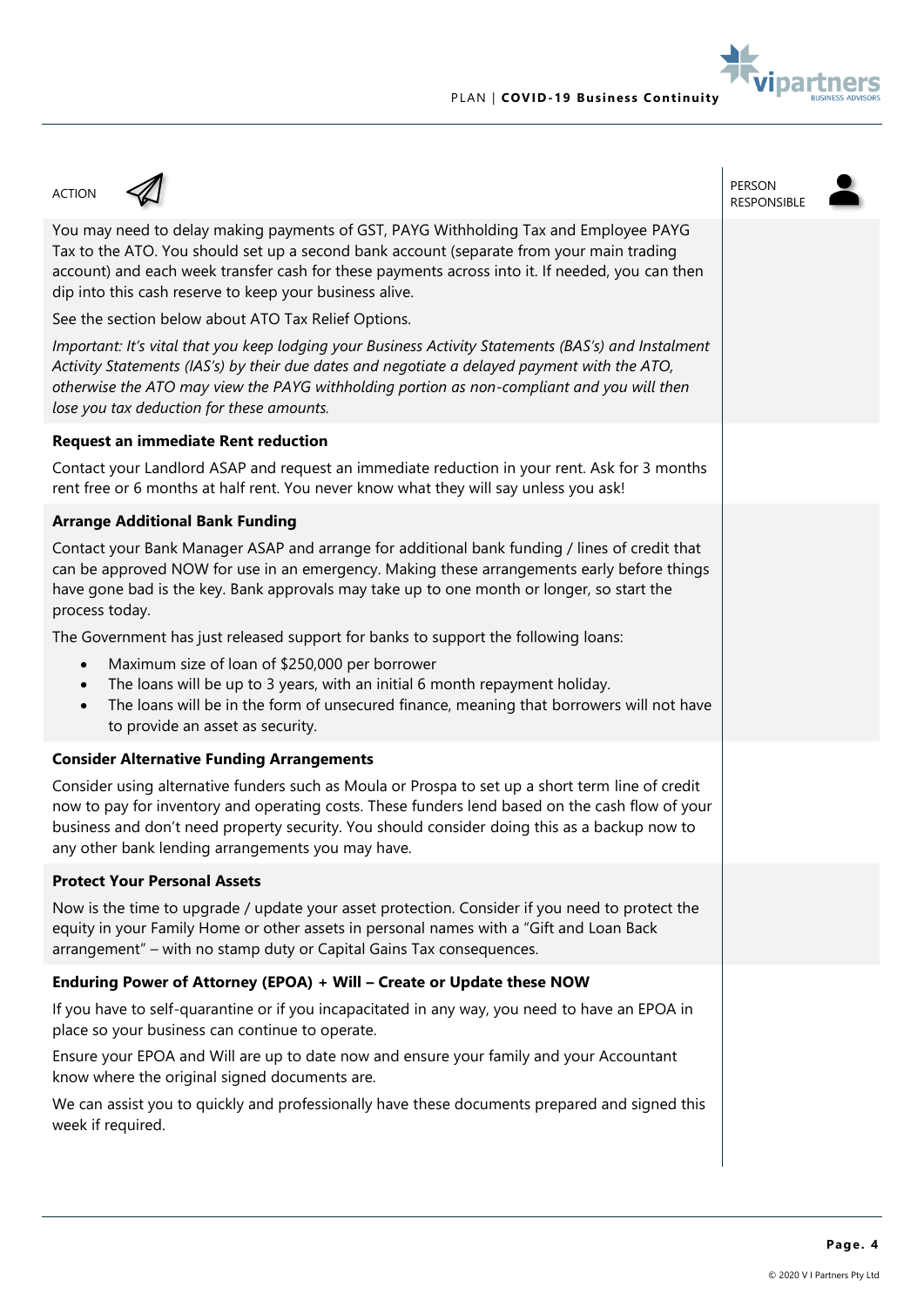



| <b>ACTION</b>                                                                                                                                                                                                                                                                                                                                                                                                                                                                                                                                                                                                                                                                                                                                                                                                                                                                                                                                                                                                                                                                                  | PERSON<br><b>RESPONSIBLE</b> |  |
|------------------------------------------------------------------------------------------------------------------------------------------------------------------------------------------------------------------------------------------------------------------------------------------------------------------------------------------------------------------------------------------------------------------------------------------------------------------------------------------------------------------------------------------------------------------------------------------------------------------------------------------------------------------------------------------------------------------------------------------------------------------------------------------------------------------------------------------------------------------------------------------------------------------------------------------------------------------------------------------------------------------------------------------------------------------------------------------------|------------------------------|--|
| <b>Employee Policies</b><br>While all your employees want to keep receiving their full salaries and wages, if your business<br>runs out of cash then they no longer have their jobs. Everyone is suffering and tightening up in<br>the short term, so we all have to work together.<br>Do you have to reduce working hours of some employees?<br>Decide if you should offer unpaid leave to your employees. Some businesses are<br>$\bullet$<br>suggesting that employees take unpaid leave on a roster basis.<br>Decide on how to inform employees of you need to stand them down for the short<br>$\bullet$<br>term.<br>Help your employees to understand the new Jobseeker payments plus COVID-19<br>Supplement they can receive. Provide them with the Individual fact Sheets at<br>https://treasury.gov.au/coronavirus/households                                                                                                                                                                                                                                                         |                              |  |
| <b>Insurance</b><br>Review your general insurance policies for any Business Interruption Insurance inclusions. Now is<br>the time to contact your insurance agent to review your policy to understand precisely what you<br>are and are not covered for in the event of an extended incident.                                                                                                                                                                                                                                                                                                                                                                                                                                                                                                                                                                                                                                                                                                                                                                                                  |                              |  |
| <b>Review ATO Tax Relief Options</b><br>The Australia Taxation Office (ATO) is implementing a series of relief options to assist those<br>impacted by the coronavirus. The relief will not be automatically applied.<br>You or your Accountant will need to contact the ATO to make any of the following requests for<br>assistance.                                                                                                                                                                                                                                                                                                                                                                                                                                                                                                                                                                                                                                                                                                                                                           |                              |  |
| Businesses can call the ATO's Emergency Support Infoline (1800 806 218) to discuss<br>$\bullet$<br>relief options based on their needs and circumstances.<br>Individuals and businesses can request deferral of some payments (by up to 4 months)<br>$\bullet$<br>and vary instalments.<br>Businesses (under \$20 million turnover) can elect to report and pay their GST monthly<br>instead of quarterly to accelerate access to GST refunds, but only from 1 April 2020, and<br>must remain monthly for 12 months.<br>Quarterly payers can vary their PAYG instalments for the March 2020 quarter, and claim<br>$\bullet$<br>a refund of instalments paid for the Sep and Dec 2019 quarters.<br>Businesses can request remittance of interest and penalties applied to tax liabilities<br>$\bullet$<br>incurred after 23 January 2020.<br>Businesses can request a low interest payment plan.<br>Employers still need to meet their SG obligations. The ATO has no discretion under the<br>$\bullet$<br>SGC rules to vary the due date or waive the SGC where contributions are late/unpaid. |                              |  |
|                                                                                                                                                                                                                                                                                                                                                                                                                                                                                                                                                                                                                                                                                                                                                                                                                                                                                                                                                                                                                                                                                                |                              |  |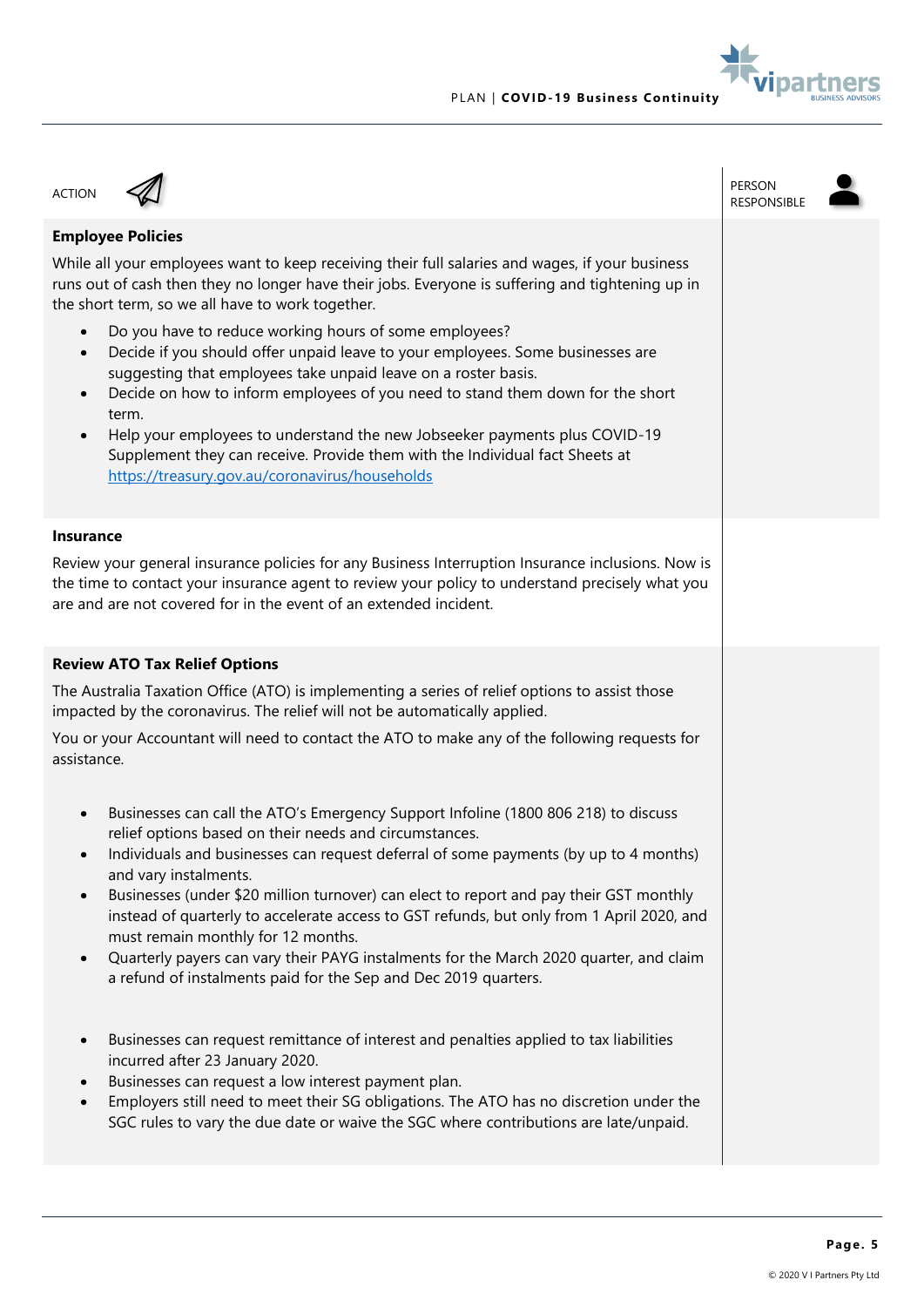

## BUSINESS CONTINUITY PLAN **COVID-19 CONTINUITY PLAN**

### *Your Cash Flow*

You and your Management Team will need to remain calm as you lead your employees through this crisis. This will allow for decisive and clear decisions to be made without any undue disruptions. If you are calm, you will have a competitive advantage over most businesses.

Remaining positive and being seen to be positive is the best way through any crisis.

#### **CASH INFLOWS**

| <b>ACTION</b>                                                                                                                                                                                                                                            | PERSON<br><b>RESPONSIBLE</b> |  |
|----------------------------------------------------------------------------------------------------------------------------------------------------------------------------------------------------------------------------------------------------------|------------------------------|--|
| <b>Outstanding Accounts Receivable</b>                                                                                                                                                                                                                   |                              |  |
| Double down on verifying outstanding invoices with customers, so you know there is no realistic<br>reason for a customer to dispute or delay payment when the time comes.                                                                                |                              |  |
| <b>Confirm Expected Receipt Dates</b>                                                                                                                                                                                                                    |                              |  |
| Confirm the date that your customer has in their payable schedule for paying your invoices. You<br>can then send reminders to see if the payment arrives on time, and if not you have an alarm bell<br>to be proactive in following up your cash flow.   |                              |  |
| <b>Chase Up Late Payments FAST</b>                                                                                                                                                                                                                       |                              |  |
| Don't be complacent in chasing late payments. You need to set a standard with your customers<br>of what is expected. It's proven that setting the expectation means you will be paid quicker than<br>the other suppliers who are not chasing up on this. |                              |  |
| <b>Sell Unused Equipment</b>                                                                                                                                                                                                                             |                              |  |
| Be realistic about what equipment you need in your business. Decide if you can sell any<br>underutilised or obsolete equipment so as to create your cash "war chest".                                                                                    |                              |  |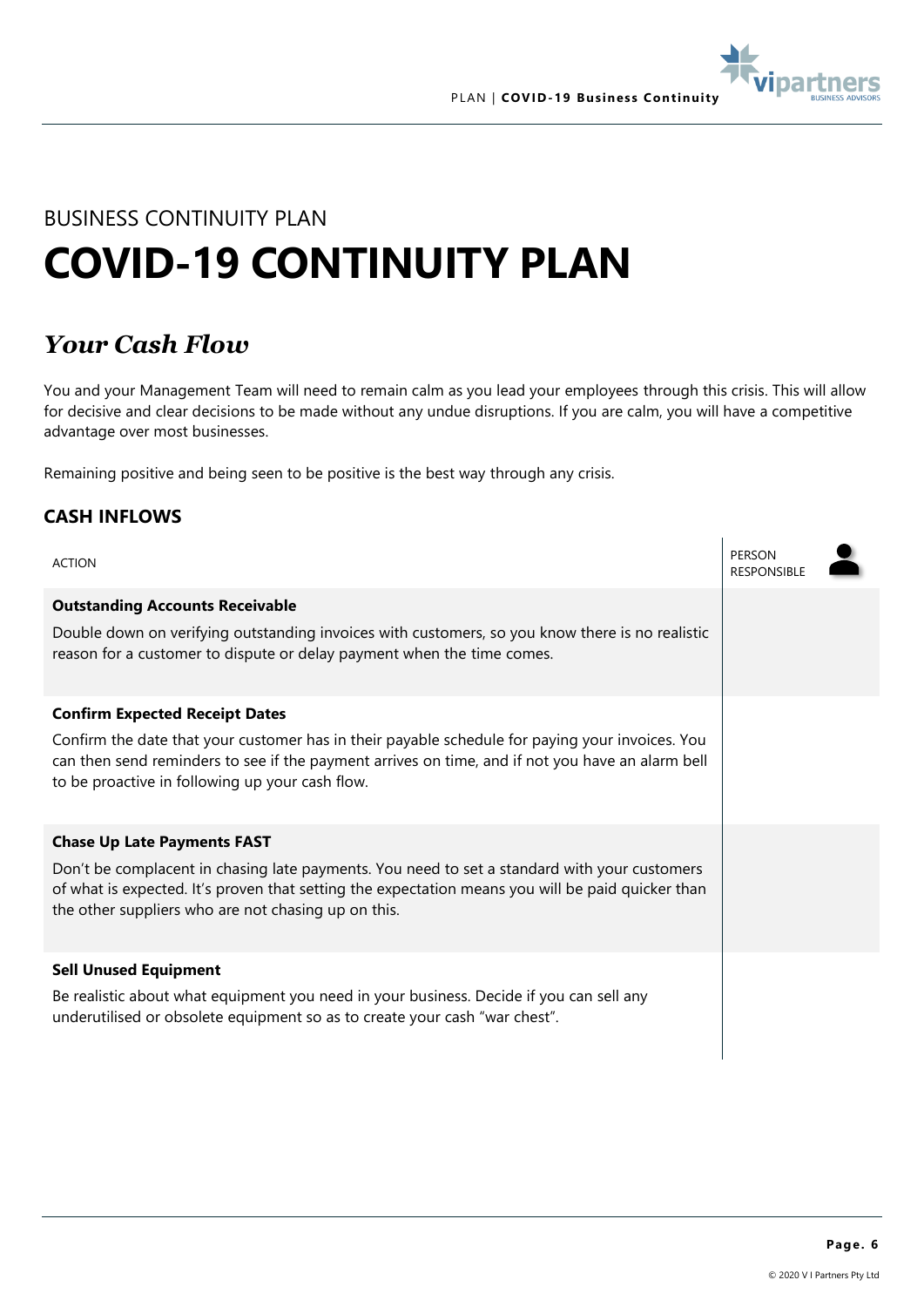

#### **CASH OUTFLOWS**

| <b>ACTION</b>                                                                                                                                                                                                                                                                              | PERSON<br><b>RESPONSIBLE</b> |  |
|--------------------------------------------------------------------------------------------------------------------------------------------------------------------------------------------------------------------------------------------------------------------------------------------|------------------------------|--|
| Rent<br>Request an immediate 3 month rent free period from your Landlord, or a 6 month period of half<br>rent to assist your business to get through these difficult times. You never know what they may<br>say until you ask.                                                             |                              |  |
| <b>Fixed Term Contracts</b>                                                                                                                                                                                                                                                                |                              |  |
| Discuss these with Suppliers and ask if they can be reduced or cancelled. Don't assume that<br>suppliers won't work with you. You paying a supplier a smaller payment will be better for them<br>than receiving no payment if your business closes.                                        |                              |  |
| <b>Supplier Terms</b>                                                                                                                                                                                                                                                                      |                              |  |
| Discuss terms with your suppliers to see if you can extend your terms, have a cash reserve<br>request or get a discount from your suppliers if you pay early.                                                                                                                              |                              |  |
| <b>Reduce Costs</b>                                                                                                                                                                                                                                                                        |                              |  |
| Reduce costs where possible. Many businesses have extras that in the good times seem to be<br>needed (e.g. lunches, training courses). Be critical and if there is an expense that will not put you<br>at risk or reduce productivity at this time, then think seriously about cutting it. |                              |  |
| <b>Loan &amp; Lease Repayments</b>                                                                                                                                                                                                                                                         |                              |  |
| Most banks have hardship teams offering a range of services that may be of support. For more<br>information, or to find the number for your bank's hardship team go to<br>https://www.ausbanking.org.au/campaigns/financial-hardship/.                                                     |                              |  |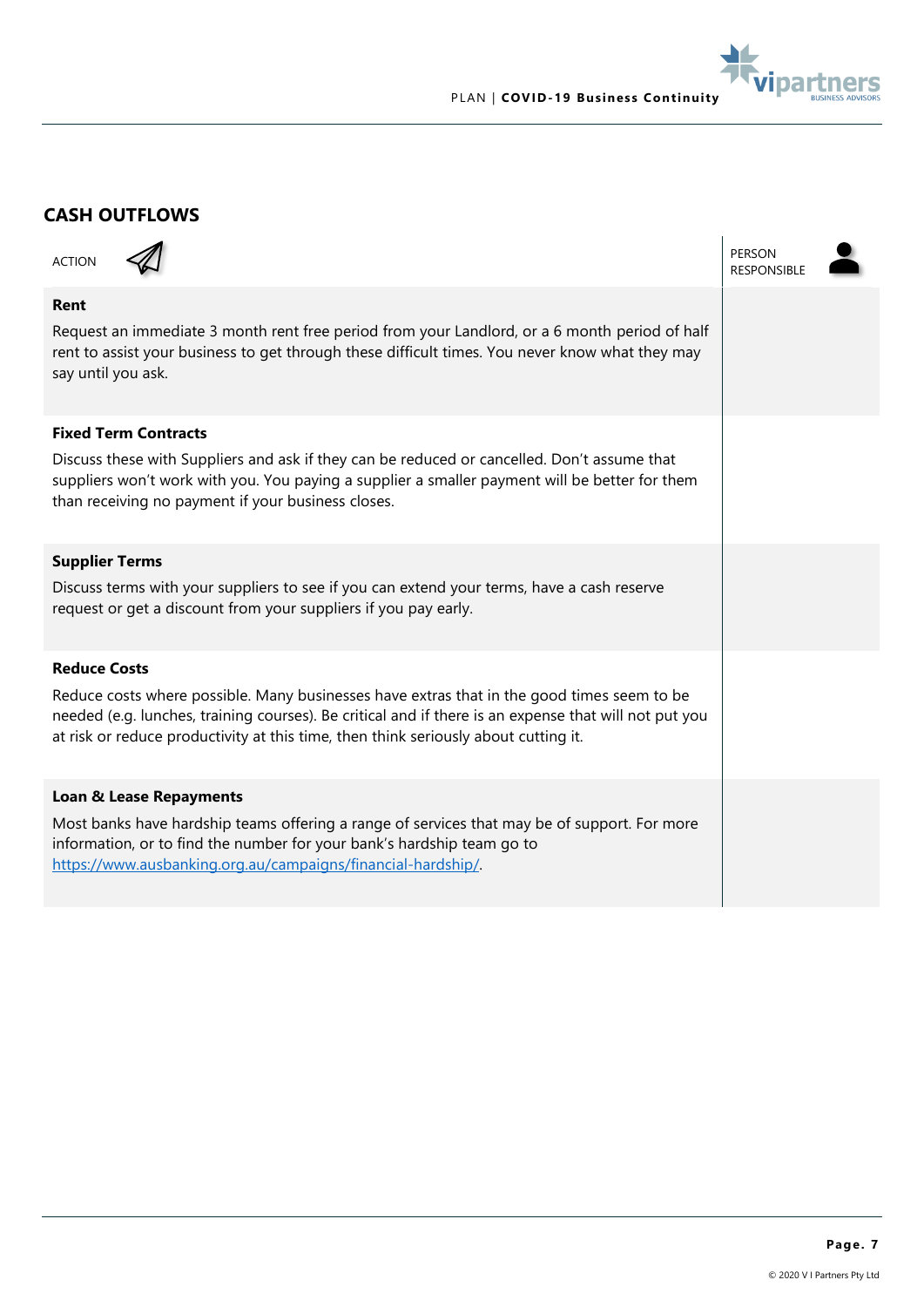

### *Your Team*

| <b>ACTION</b>                                                                                                                                                                                                                                                                                                                                                            | PERSON<br><b>RESPONSIBLE</b> |
|--------------------------------------------------------------------------------------------------------------------------------------------------------------------------------------------------------------------------------------------------------------------------------------------------------------------------------------------------------------------------|------------------------------|
| <b>Open Communication</b>                                                                                                                                                                                                                                                                                                                                                |                              |
| Talk openly with your employees. They will possibly be scared and unsure for their jobs. Let<br>them know you are in control and that while there is a tough outlook in the short term, the<br>business is prepared to sustain things as best it can. Be honest but positive and rallying your<br>team to give all the productivity they can is the best plan of action. |                              |
| <b>Policy for Customer / Client Meetings</b>                                                                                                                                                                                                                                                                                                                             |                              |
| No Client Meetings – encourage Zoom / Skype / Microsoft Teams online meetings<br>$\bullet$<br>No hand shaking – use toe taps or elbow bumps instead!<br>$\bullet$                                                                                                                                                                                                        |                              |
| <b>Productivity Goals</b>                                                                                                                                                                                                                                                                                                                                                |                              |
| Share the numbers with your employees and, as a team, work through the solutions so that<br>EVERYONE knows what part THEY have to play.                                                                                                                                                                                                                                  |                              |
| <b>Innovation + Technology</b>                                                                                                                                                                                                                                                                                                                                           |                              |
| Use technology wherever you can such as Zoom, Skype, Facetime or Microsoft Teams. This is an<br>effective way to communicate generally, however it is even more important during this time.                                                                                                                                                                              |                              |
| <b>Health Policies</b>                                                                                                                                                                                                                                                                                                                                                   |                              |
| Have measures been put in place to support good hygiene and health for your employees,<br>including restrictions to international travel, advice on attending client meetings, site visits and<br>events?                                                                                                                                                                |                              |
| <b>Policy if Feeling Unwell</b>                                                                                                                                                                                                                                                                                                                                          |                              |
| Do you have a clearly communicated policy on what your employees should do if they are<br>feeling unwell - including seeking medical attention and isolation? What will this mean for<br>colleagues and clients if you suspect a case of COVID-19?                                                                                                                       |                              |
| <b>Reduce Infection Risk</b>                                                                                                                                                                                                                                                                                                                                             |                              |
| How will you reduce the risk of others becoming infected, such as closing the workplace and<br>cleaning?                                                                                                                                                                                                                                                                 |                              |
| <b>Monitoring Health</b>                                                                                                                                                                                                                                                                                                                                                 |                              |
| How will you monitor the health of any employees that may be exposed?                                                                                                                                                                                                                                                                                                    |                              |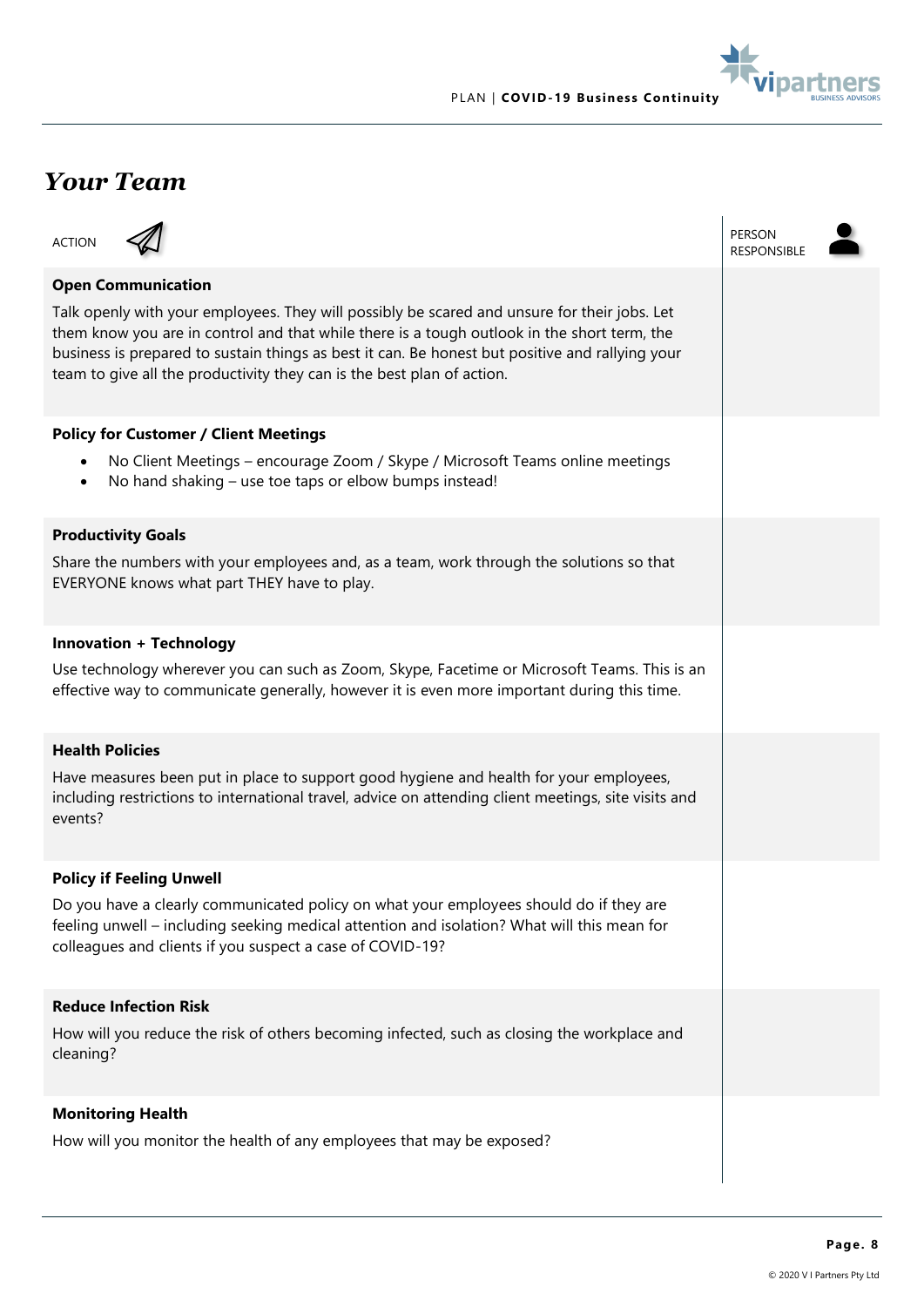





## *Your Customers / Clients*

| <b>ACTION</b>                                                                                                                                                                                                                                                                                                                                                                                                                | PERSON<br><b>RESPONSIBLE</b> |  |
|------------------------------------------------------------------------------------------------------------------------------------------------------------------------------------------------------------------------------------------------------------------------------------------------------------------------------------------------------------------------------------------------------------------------------|------------------------------|--|
| Communication<br>Communicate regularly with your customers/clients through email, your website and social<br>media pages to ensure they know you are open for business.<br>Advise clients / customers of your businesses COVID-19 plans.<br>$\bullet$<br>Do you need to inform your clients and customers of any changes to your services? This<br>could include different opening times, delays in deliveries or deadlines. |                              |  |
| <b>Safety Protocols</b><br>Advise your customers/clients about the measures and protocols you are taking to make your<br>premises safe and how you will interact moving forward.                                                                                                                                                                                                                                             |                              |  |
| <b>Key Customers</b><br>Offer discounts or other payment terms to your key customers to encourage them to keep<br>buying from you.                                                                                                                                                                                                                                                                                           |                              |  |
| <b>Unwarranted Fear</b><br>How will you respond to customers not consuming your goods or services for fear of catching<br>Coronavirus?                                                                                                                                                                                                                                                                                       |                              |  |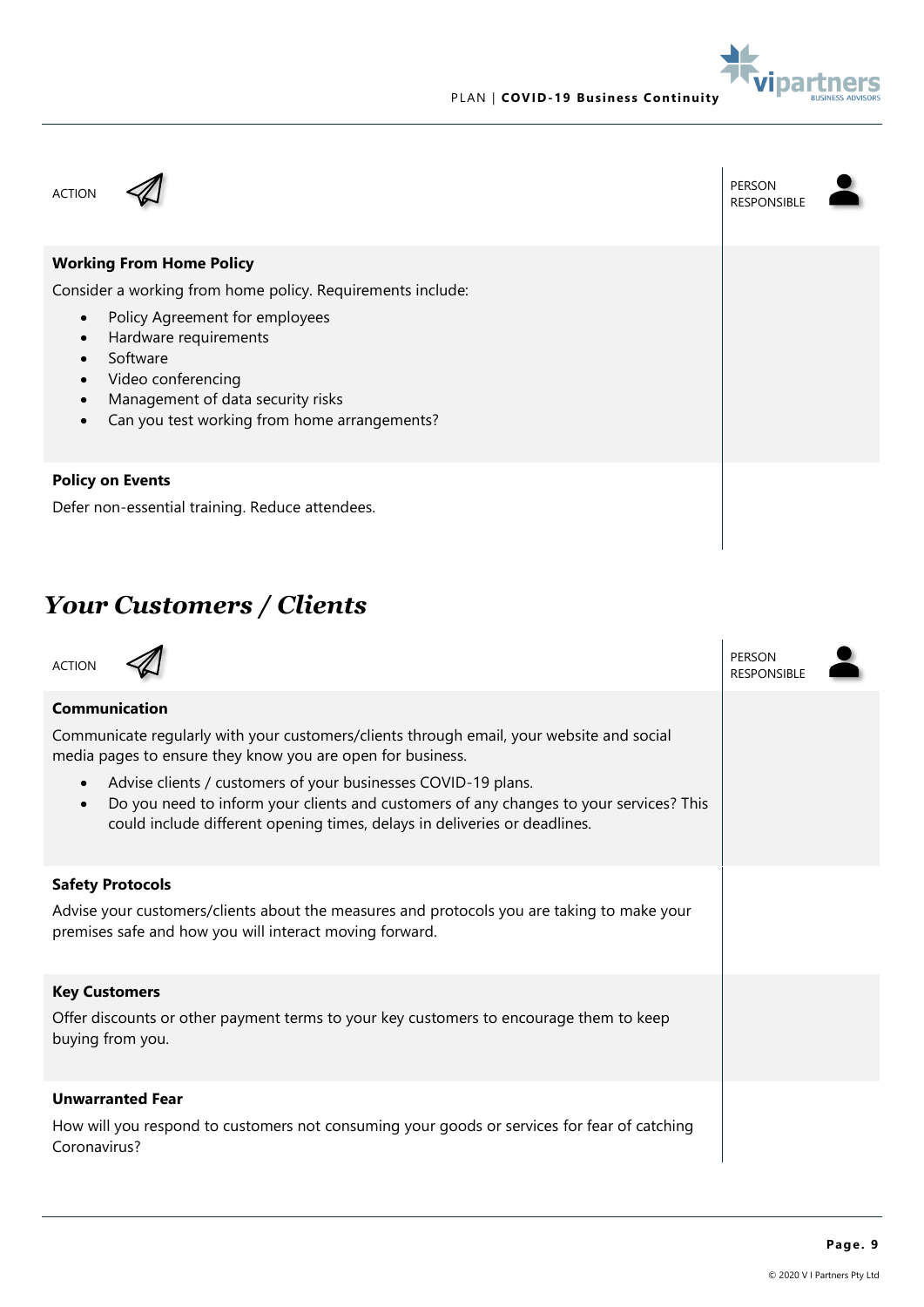

ACTION A PERSON PERSON PERSON RESPONSIBLE **Forward Purchases** Give reasons to customers to increase their purchases of your goods and services now before the full impacts hit their business. **Marketing** Develop strategies for winning back customers.

## *Your Suppliers*

| <b>ACTION</b>                                                                                                                                                                                   | <b>PERSON</b><br><b>RESPONSIBLE</b> |  |  |
|-------------------------------------------------------------------------------------------------------------------------------------------------------------------------------------------------|-------------------------------------|--|--|
| <b>Communication</b>                                                                                                                                                                            |                                     |  |  |
| Talk to your key suppliers about their COVID-19 contingency plan.                                                                                                                               |                                     |  |  |
| <b>Alternative Suppliers</b>                                                                                                                                                                    |                                     |  |  |
| With international travel and export impacted by COVID-19, have you assessed the strength of<br>your supply chain and do you have alternatives in place if you need to source another provider? |                                     |  |  |
| <b>Keep your Stock Levels Up</b>                                                                                                                                                                |                                     |  |  |
| Stockpile essential items you believe may run out.                                                                                                                                              |                                     |  |  |
| <b>Support from Suppliers</b>                                                                                                                                                                   |                                     |  |  |
| Which customers will need extended terms from you and which suppliers might require different<br>arrangements? Liaise with your suppliers to determine how they can support you.                |                                     |  |  |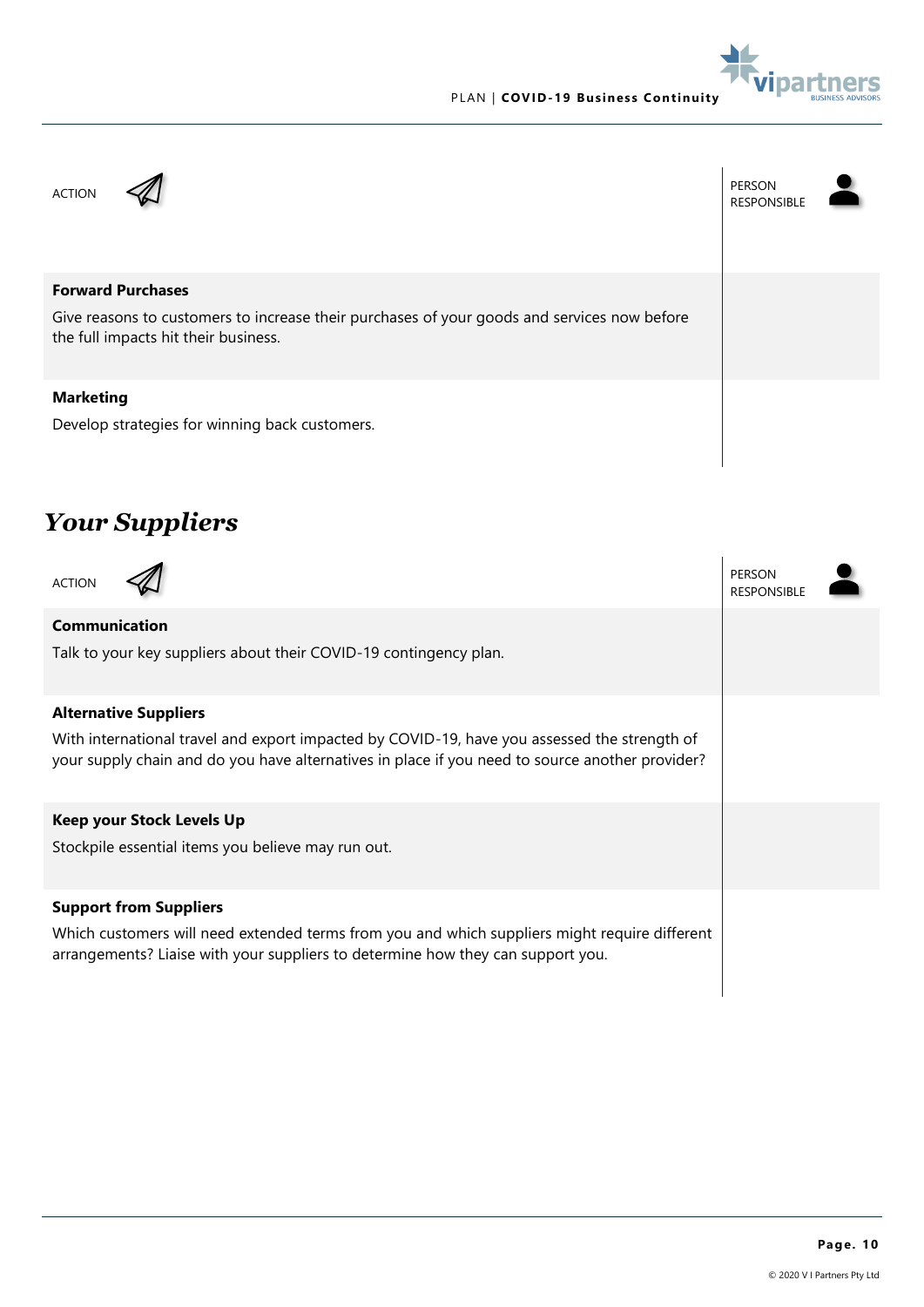

BUSINESS CONTINUITY PLAN

## **TEAM MEETING AGENDA**

### *All Employees*

| CHAIRMAN                          | [BUSINESS OWNER / CEO]                                                                                                                                                                                                                                                                                                                                                                                                                                                                                                                                                                                                                                                                                                                                                                                                                                                                                                                                    |
|-----------------------------------|-----------------------------------------------------------------------------------------------------------------------------------------------------------------------------------------------------------------------------------------------------------------------------------------------------------------------------------------------------------------------------------------------------------------------------------------------------------------------------------------------------------------------------------------------------------------------------------------------------------------------------------------------------------------------------------------------------------------------------------------------------------------------------------------------------------------------------------------------------------------------------------------------------------------------------------------------------------|
| 1. Introduction                   | Thanks for your help and support during this crisis time with the Coronavirus / COVID-19<br>$\bullet$<br>affecting everyone across the world.<br>I want to inform everyone of what is happening here at [BUSINESS NAME] so you are fully<br>$\bullet$<br>aware.<br>Right now, it's business as usual.<br>$\bullet$<br>If the Government makes us all stay home for a period of time, we'll then make some<br>$\circ$<br>changes to comply with this.<br>My focus is to create a cash "war chest" for the business so we can keep making vital<br>$\bullet$<br>payments each week to our employees and key suppliers.<br>As a business owner, there's one key thing I am keeping totally focused on now - keeping<br>this business alive during these difficult times.<br>It's not all doom and gloom either - withstanding the tough times sets a business up<br>$\circ$<br>to perform well when everything bounces back in a positive way in the future. |
| 2. Our Team                       | Your physical and mental health is exceptionally important to me.<br>$\bullet$<br>Please ensure you use hand sanitiser on a continual basis during the day and avoid touching<br>٠<br>your face<br>Please inform your manager if you keel unwell at any time, and we're happy for you to self-<br>quarantine at home.<br>We may have to discuss working arrangements in the near future.<br>٠<br>If we can keep working at our workplace and if our income keeps coming in, then<br>$\circ$<br>nothing changes.<br>But if our income from customers drops, we may need to consider working less hours<br>$\circ$<br>or even asking if anyone wants to take unpaid leave on a roster basis.<br>I hope it doesn't come to this, but a reduced wage for a short period of time is better<br>$\circ$<br>than no job if this business can't survive. This is when we all need to work together to<br>help each other.                                          |
| 3. Working<br><b>Arrangements</b> | If we do end up allowing or requesting that you to work from home, you will need to be very<br>aware of our IT and Internet Usage Policy and Working from Home employment policies.<br>We will also provide you with working from home best practice tips.<br>$\bullet$                                                                                                                                                                                                                                                                                                                                                                                                                                                                                                                                                                                                                                                                                   |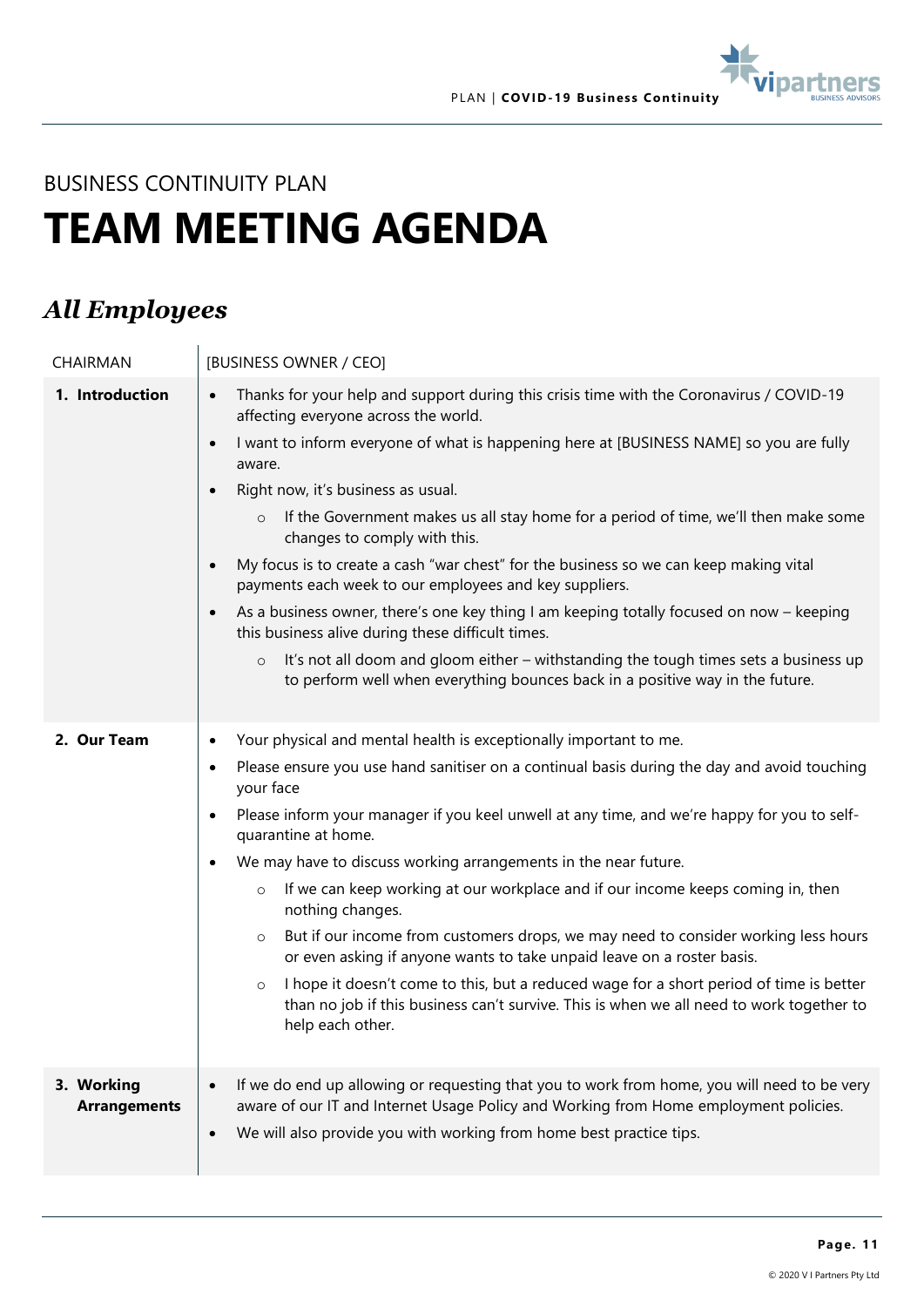

| 4. Our Customers<br>/ Clients    | Where possible, we will have online meetings using Zoom / Skype / Microsoft Teams /<br>Facetime.<br>If you do meet with a client, we recommend no handshakes (use toe taps instead!)                                                                                                                                                             |
|----------------------------------|--------------------------------------------------------------------------------------------------------------------------------------------------------------------------------------------------------------------------------------------------------------------------------------------------------------------------------------------------|
| 5. Concluding<br><b>Comments</b> | We're positive that if we work closely together, we will get through this unprecedented time<br>$\bullet$<br>and this business will be in great shape when customer demand picks up.<br>Good open communication is the key here.<br>If anyone has any questions or concerns at all – please see your Manager or myself and we<br>can assist you! |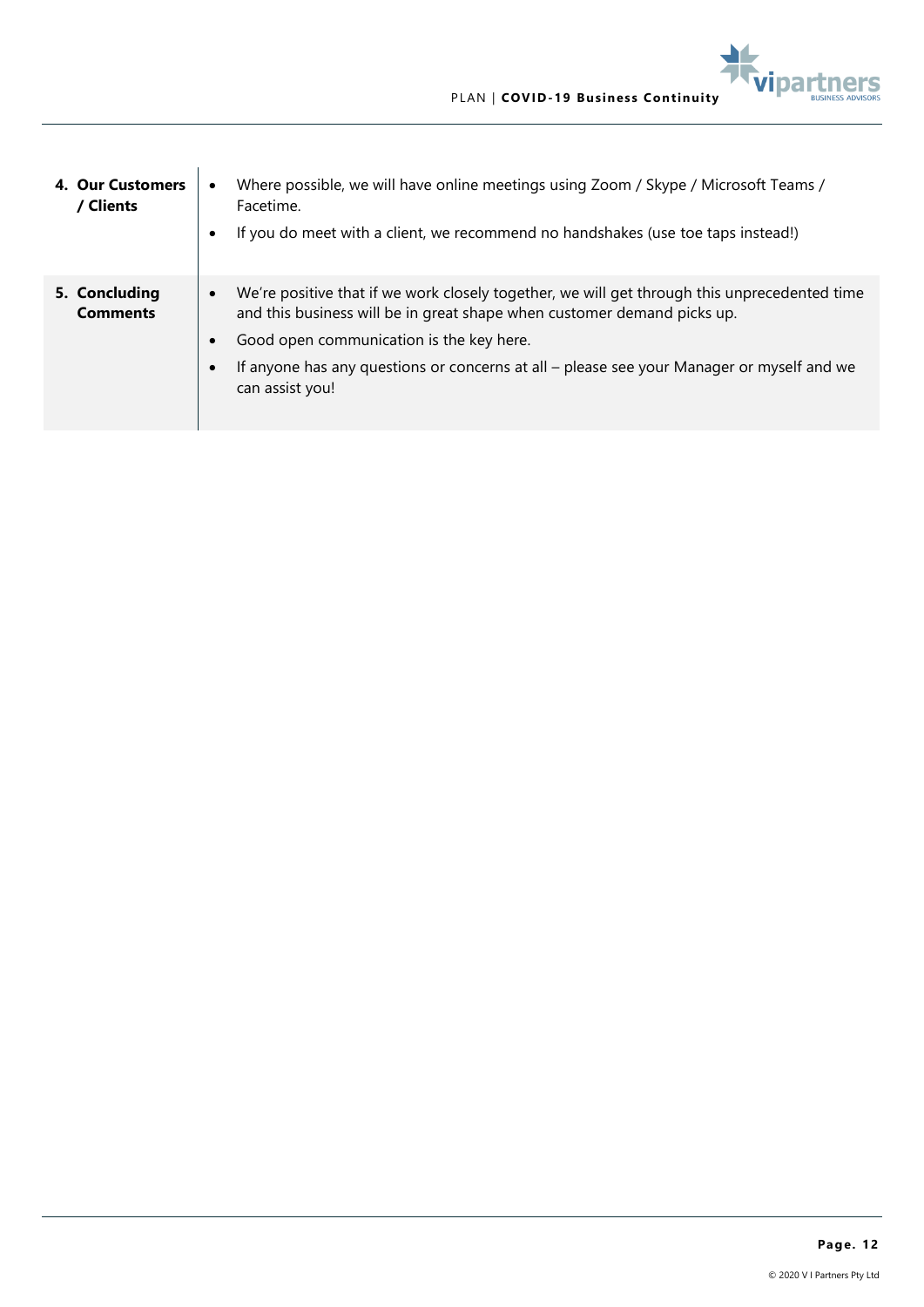

#### BUSINESS CONTINUITY PLAN

## **HAPPY HR RESOURCES**

### *Your Business and COVID-19 – FAQs surrounding your rights and obligations to your employees*



During this COVID-19 pandemic, employers need to know their obligations to employees and consider what needs to be done to protect the physical and financial health of your employees and business.

The Fair Work Act 2009 provides that employers have a right to stand down employees in certain circumstances. Modern awards, enterprise agreements or employment contracts may also contain stand down provisions and generally such periods are unpaid.

#### **WHAT IF YOUR EMPLOYEE IS UNABLE TO RETURN FROM OVERSEAS OR IS QUARANTIED?**

Consider if there is any way for the employee to work remotely. This may not be possible if they a re overseas and do not have access to work laptops.

Employers should choose if the employee can access their paid personal/carers leave entitlements or annual leave. Employers may decide that employees can take other paid or unpaid leave.

#### **WHAT IF YOUR EMPLOYEE CAN'T ATTEND WORK BECAUSE THEY HAVE OR ARE SUSPECTED OF HAVING CORONA VIRUS OR THEY ARE CARING FOR SOMEONE IN THIS SITUATION?**

In the first instance, consider if the employee can work from home in any capacity at all. If not, employees should use their paid personal/carer's leave entitlements. If these are exhausted, your employees might wish to consider other alternatives, such as taking annual leave or leave without pay. Happy HR recommends that employee receives a medical clearance prior to them returning to work.

#### **WHAT IF YOUR EMPLOYEES WANT TO STAY AT HOME AS A PRECAUTION?**

Employees will need to request to work from home or to take some form of paid or unpaid leave. Employers should treat these requests as you would treat other applications for this type of leave.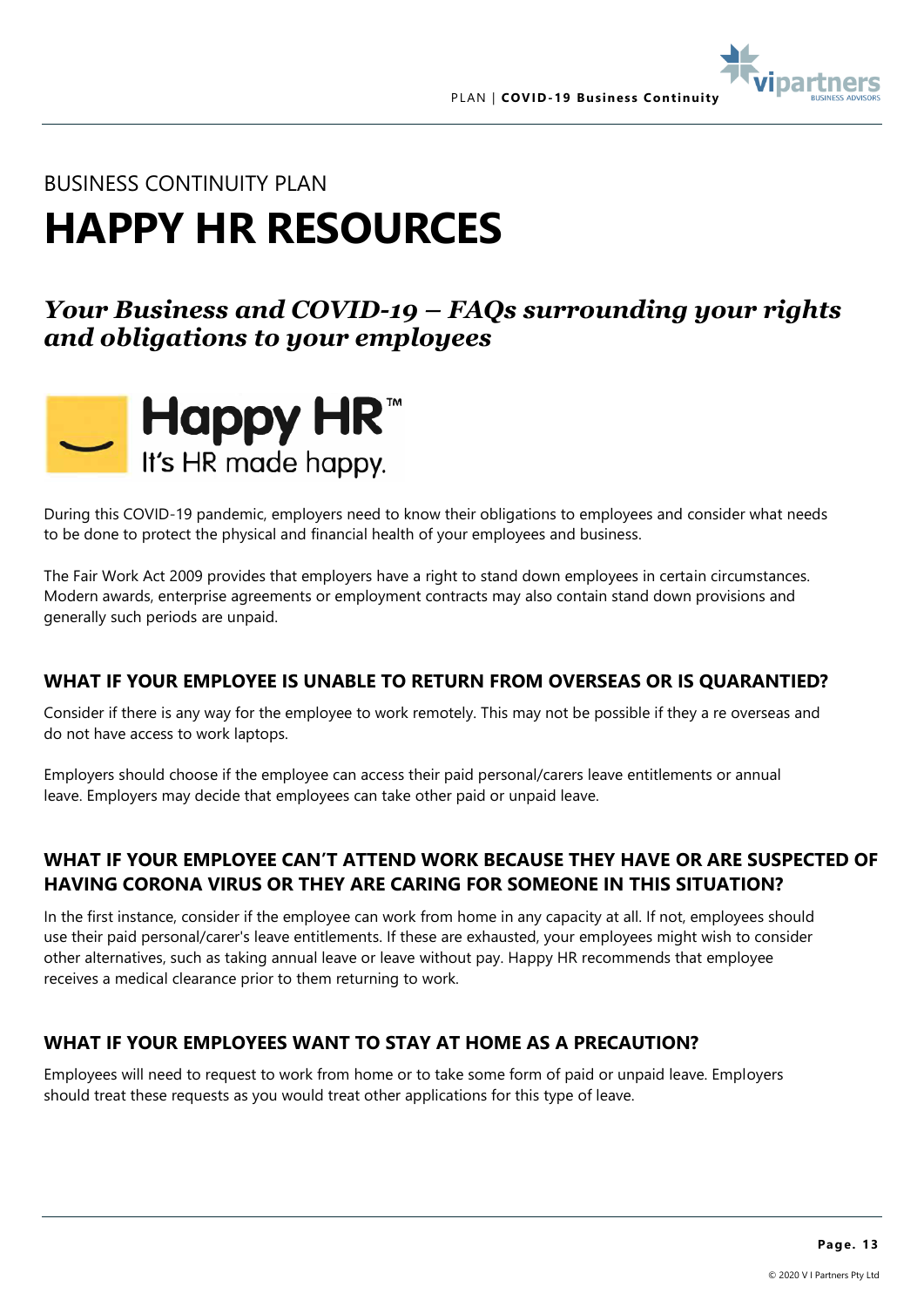

#### WHAT IS YOUR OPERATIONAL NEEDS CHANGE BECAUSE OF A DOWNTURN OR SUPPLY-**CHAIN ISSUES?**

The Fair Work Act stand down provisions are likely to apply, subject to any provisions in your employment arrangements, meaning that some employees may be able to be stood down without pay.

It is vital to consider whether you intend to pay your employees during any stand down. A plan to communicate this message to employees should be done before an event not during or post but before you do this you should obtain advice if uncertain of your obligations. Standing an employee down without pay when you do not have the right to may lead to Fair Work cases against you which is no ideal in the current climate.

#### **IS IT NECESSARY TO CLOSE IS A STAFF MEMBER TESTS POSITIVE?**

If an employee tests positive for COVID-19, you are not mandated to close the store but we would strongly suggest vigorous cleaning to any areas they had been in the store and everyone who had been on shift with the employee to get tested.

#### **IF WE ARE FORCED INTO LOCKDOWN, DO I NEED TO STILL PAY MY EMPLOYEES?**

The Fair Work Act stand down provisions are likely to apply, subject to any provisions in your employment arrangements, meaning that some employees may not be paid.

It is vital to consider whether or not you intend to pay your employees during any lock down. A plan to communicate this message to employees should be done before an event not during or post but before you do this you should obtain advice if uncertain of your obligations!

If the lockdown happens for your city or business, leave without pay if they don't have any leave pay left might be the only option.

#### **WHAT ARE SOME WAYS I CAN BETTER MANAGE CASHFLOW BETTER AT THE MOMENT?**

At this point in time, it is wise to look at what are your essential and non-essential spending. If they are monthly costs you can reduce or stop, we strongly suggest this.

Any services that generate a positive ROI (i.e. help you generate more income that they cost) should be kept.

Additionally, we strongly suggest continuing using the service providers who give you guidance, advice or support as these are the times you need them most. They are experts who can guide you through difficult times and ensure your business is minimising the damage of the COVID-19 pandemic. No is not the time for impulsive and misguided actions which will cost you more in the long run.

#### **WHAT ARE SOME FAIR NEGOTIATIONS I CAN MAKE WITH MY EMPLOYEES IN REGARD TO PAY?**

You may need to consider reduced hours for your employees for the short term and this conversation should happen in a constructive way as your trying to preserve the relationship with the employee while fulfilling your obligations as a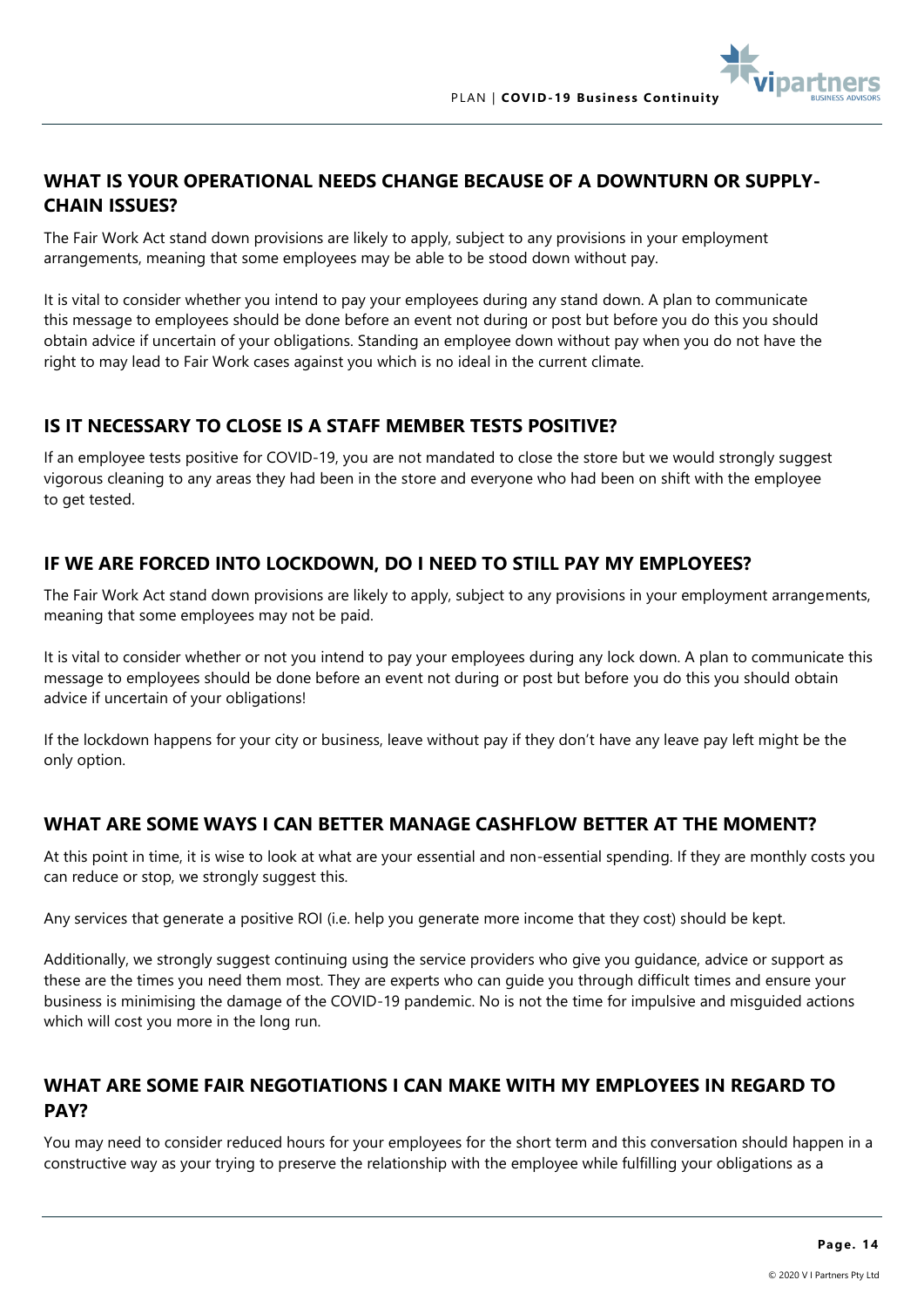Director to remain solvent. Working with people to request reduced hours is a way to maintain the employment while staying solvent.

#### **WHAT IF I CAN'T PAY MY STAFF?**

If you can't pay your staff under ASIC you could be trading while insolvent so you should immediately contact your accounting partner to look at finance options and or a way to manage the situation.

#### **WORKING FROM HOME BEST PRACTICE**

If your employees have the capacity to work from home, we strongly suggest they do due to the following reasons:

- Less chance of spread of infection
- Reduced expenses to you (power, amenities etc)
- Reduced expenses to your employees (travel costs etc)
- Ability to care for children if school is closed

Ensure your employees have everything they need if they are to work from home. Some processes may need to be flexible in this time so be open to ideas from employees that will allow productivity to stay high.

If you are not already using meeting or screen sharing software, consider things such as Skype or Zoom.

#### **WHAT ELSE SHOULD YOU DO?**

Remind employees on general hygiene precautions.

Employers should remind employees and others entering their workplaces of the importance of high personal hygiene standards which are vital to protect against the spread of infection.

Display signage reminding people to wash their hands regularly and thoroughly "clean hands protect against infection". A quick splash of water will not do the job.

You could consider installing hand sanitiser dispensers in bathrooms, meeting rooms and high pedestrian traffic areas such as reception areas.

*Disclaimer: The information is general in nature. You should consider whether the information is appropriate to your needs, and where appropriate, seek professional advice from an employment lawyer.* 

Need more help surrounding how to best protect your business during the COVID-19 pandemic? Email through your query in detail to [help@happyhr.com](mailto:help@happyhr.com) and one of our qualified HR consultants will be in touch.

At Happy HR we are here to help all Australian businesses.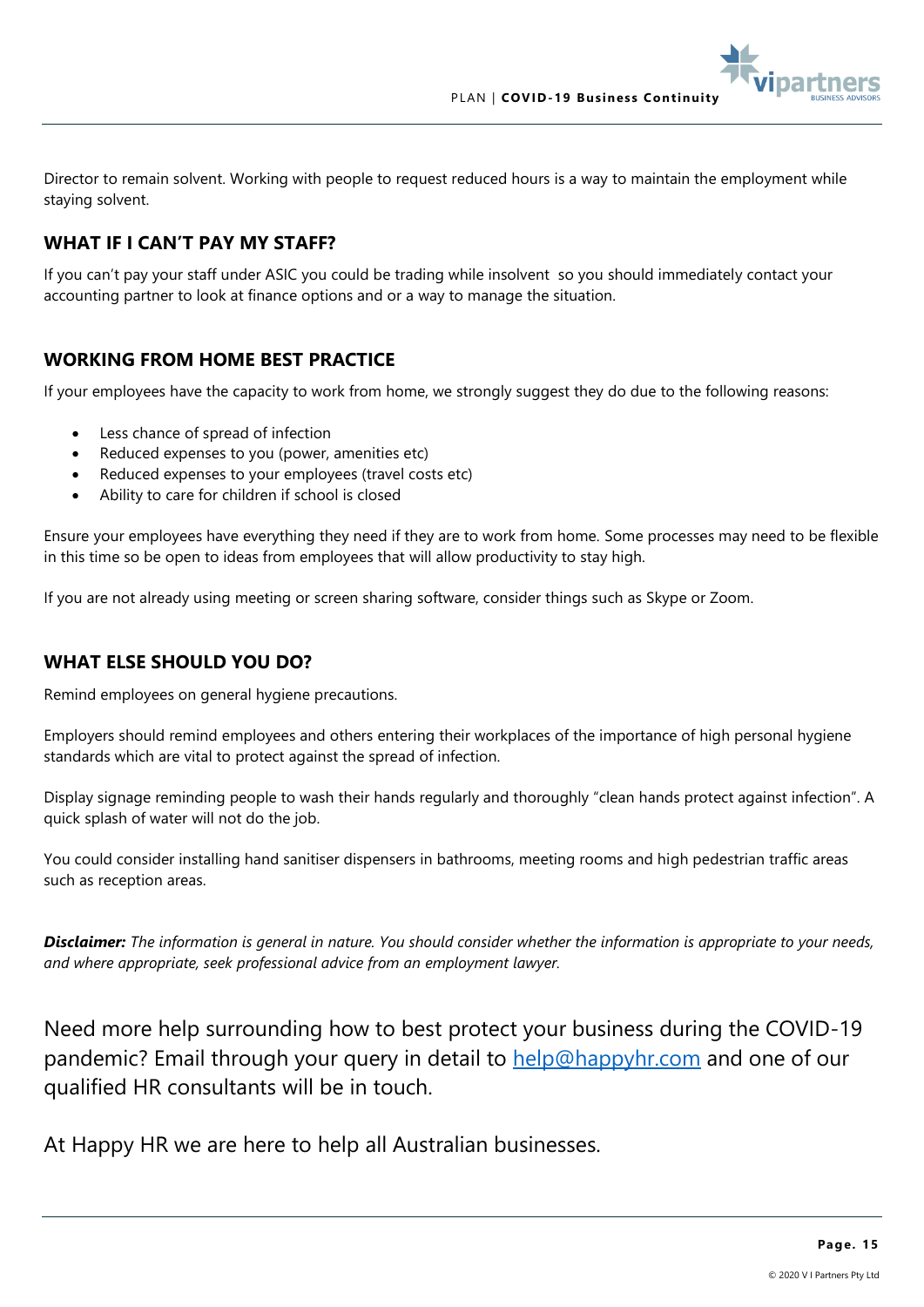

*Stand Down FAQs*



#### **WHAT IS A STAND DOWN?**

A statutory right to stand down an employee without pay is provided by the Fair Work Act. No modern award provides for a stand down, although an enterprise agreement or contract of employment may include terms that require an employer meet additional requirements before standing down an employee, e.g. requirements relating to consultation or notice.

If an employer cannot stand down an employee under the Fair Work Act, they may be able to stand down the employee in accordance with the enterprise agreement or the contract of employment.

#### **WHAT ARE MY OBLIGATIONS IN THE CASE OF STAND DOWN?**

The Fair Work Act 2009 provides that employers have a right to stand down employees in certain circumstances.

Modern awards, enterprise agreements or employment contracts may also contain Stand Down provisions and generally such periods are unpaid.

#### **WHAT ARE MY OBLIGATIONS AS AN EMPLOYER IN A CASE WHERE I MUST STAND DOWN MY EMPLOYEES?**

Under the Fair Work Act, an employer may stand down an employee during a period in which the employee cannot be usefully employed because of one of the following circumstances:

- a stoppage of work for any cause for which the employer cannot reasonably be held responsible (COVID- 19 Pandemic, floods, fire, power failure etc)
- industrial action (other than industrial action organised or engaged in by the employer, e.g. a lockout by the employer)
- a breakdown of machinery or equipment, if the employer cannot reasonably be held responsible for the breakdown

#### **IS THERE A STAND DOWN CLAUSE IN MY CONTRACTS?**

If you use our Happy HR contract, there is a clause that states:

*"We reserve the right to stand you down in the event that you cannot be usefully employed because of any strike, failure of services, breakdown of machinery or for any cause for which the Company cannot reasonably be held responsible. In the event of a stand down for such reasons, we will not be required to pay you and the time for which you are stood down shall be considered as leave without pay. The stand down period does not breach the continuity of your employment for the purpose of any entitlements"*

The above allows an employer to stand down.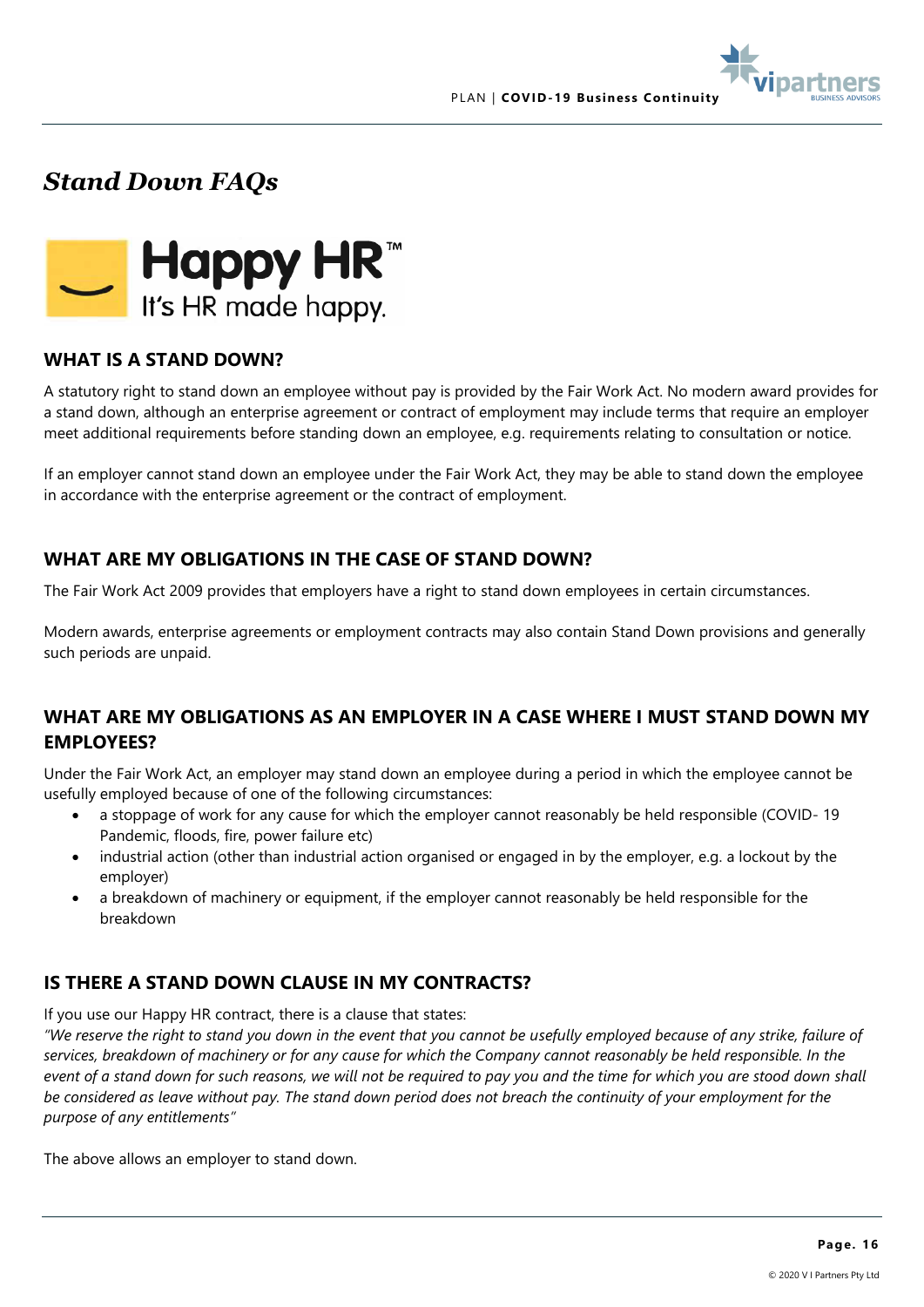

#### **DOES STAND DOWN AFFECT AN EMPLOYEE'S ENTITLEMENTS?**

The Fair Work Act recognises a period of stand down as 'service'. This means an employee will continue to accrue entitlements to annual leave and personal/carer's leave under the National Employment Standards (NES), as well as an entitlement to a public holiday that falls on a day the employee has ordinary hours of work. Please ensure you maintain this as part pf your budgets.

#### **WHAT IF MY OPERATIONAL NEEDS CHANGE AT SHORT NOTICE?**

The Fair Work Act stand down provisions are likely to apply, subject to any provisions in your employment arrangements, meaning that some employees may not be paid.

It is vital to consider if you intend to or not pay your employees during any stand down. A plan to communicate this message to employees should be done before an event not during or post but before you do this you should obtain advice if uncertain of your obligations!

#### **AM I OBLIGATED TO PAY MY EMPLOYEES?**

No as provisioned, entitlements will stull accrue, but for a genuine stand down payments can stop.

#### **HOW LONG SHOULD THE NOTICE BE FOR A STAND DOWN?**

There is no fixed notice period for the Stand Down communication. However, we do encourage you to proactively communicate with employees in regards to the process of a Stand Down, likely scenarios and next steps for the business and its employees. Communication is critical.

#### **ARE THERE OTHER RESOURCES I CAN USE?**

You can refer to the Fair Work [website.](https://www.fwc.gov.au/industrial-action-benchbook/payments-relating-industrial-action/standing-down-employees) Please also refer to our latest [blog](https://happyhr.com/blog.html) in regards to more facts re employer obligations.

**Source:** [www.happyhr.com](http://www.happyhr.com/) © Happy HR Pty Ltd 2015 - 2020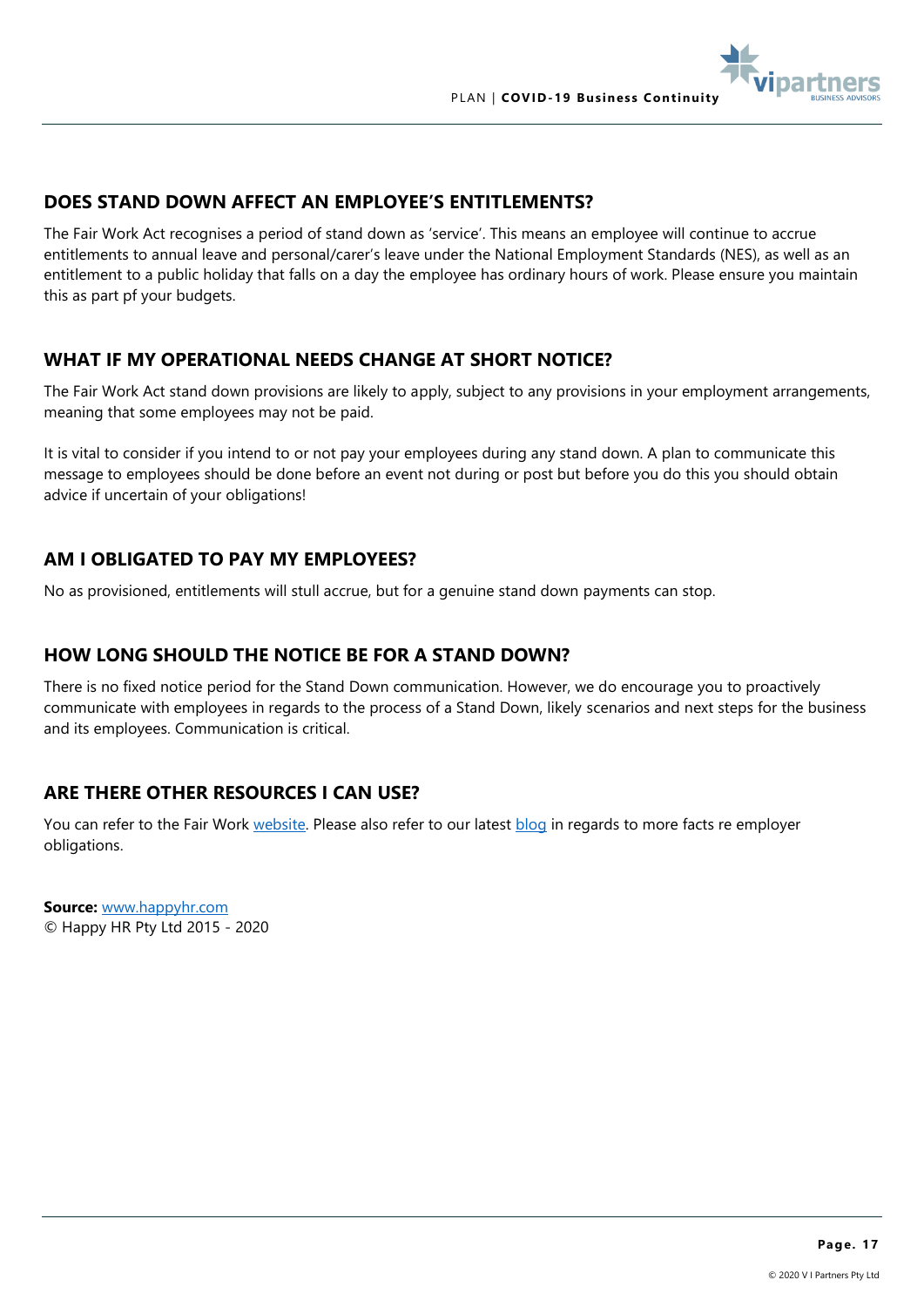## *Meeting for the reduction of hours / redundancy process*



The business should conduct a business continuality plan to ensure it understands is short, medium and long-term cash position.

Understand that employees don't have to accept the reduction of hours which can mean redundancy.

If redundancy is the outcome you need to know you can cover the liability.

Also, some awards must pay redundancy even if the business had less than 15 employees, so it's vital to ensure you get the best advice before having the below conversation. You may contact [www.happyhr.com](http://www.happyhr.com/) to get the advice you require on this.

#### **PURPOSE:**

The company is committed to ensuring the solvency of the company and as such needs to work to cut costs in expenditure as well as human capital costs to ensure the availability of the organisation.

#### **INSIGHTS:**

#### **Consultation about major workplace change**

If an employer makes a definite decision to make major changes in production, program, organisation, structure or technology that are likely to have significant effects on employees, the employer must:

- (a) give notice of the changes to all employees who may be affected by them and their representatives (if any); and
- (b) discuss with affected employees and their representatives (if any):
	- i. the introduction of the changes; and
	- ii. their likely effect on employees; and
	- iii. measures to avoid or reduce the adverse effects of the changes on employees; and
- (c) commence discussions as soon as practicable after a definite decision has been made.

For the purposes of the discussion the employer must give in writing to the affected employees and their representatives (if any) all relevant information about the changes including:

- a. their nature; and
- b. their expected effect on employees; and
- c. any other matters likely to affect employees.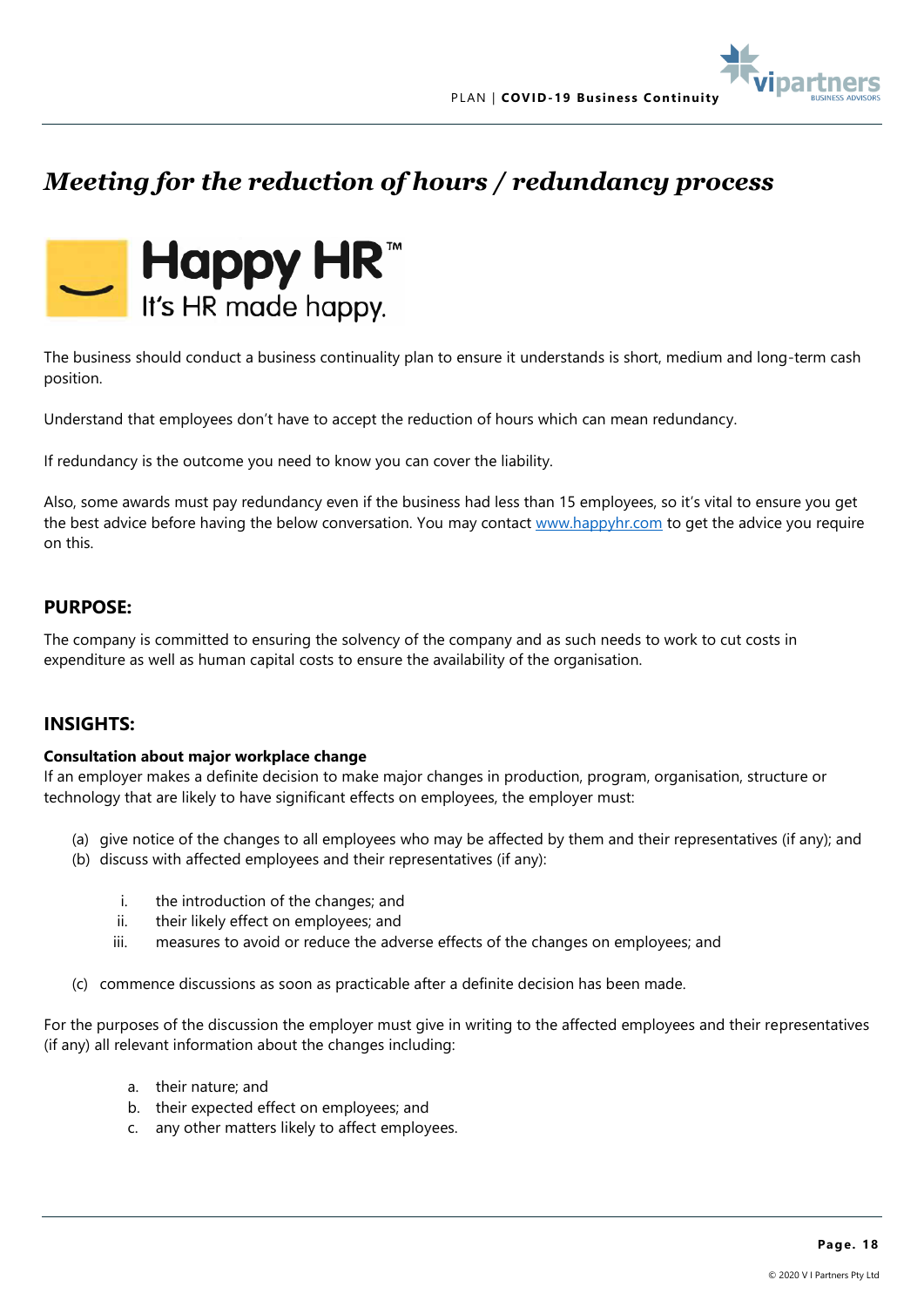Consultation about changes to rosters or hours of work applies if an employer proposes to change the regular roster or ordinary hours of work of an employee, other than an employee whose working hours are irregular, sporadic or unpredictable.

The employer must consult with any employees affected by the proposed change and their representatives (if any). For the purpose of the consultation, the employer must:

- (a) provide to the employees and representatives information about the proposed change (for example, information about the nature of the change and when it is to begin); and
- (b) invite the employees to give their views about the impact of the proposed change on them (including any impact on their family or caring responsibilities) and also invite their representative (if any) to give their views about that impact.

The employer must consider any views is to be read in conjunction with any other provisions of this award concerning the scheduling of work or the giving of notice.

#### **DISCUSSION RE REDUCTION OF HOURS:**

- 1. The business needs to change the hours due to economic reasons and it has nothing to do with the performance of yourself.
- 2. The choice is up to the employee re if they accept the reduction or not.
- 3. The business needs to reduce your hours to X per week to assist the business in remaining solvent.
- 4. Explain when the reduction in hours will commence. Usually it's the net pay period.
- 5. Give them 24 hours to decide on if they are to accept.

If it is a "Yes" and they accept a reduction in hours.

- 6. If they accept then the new hours and pay will commence on X day
- 7. You must give them a Part time contract if full time with the days and times stated in the contract with the salary with loadings and entitlements in the contract
- 8. If part time you need to alter the contract with the new days and times.
- 9. It is doubtful you will be a part-time /full-time employee to accept a casual contract as this gives no job security and its strongly advised an organisation not do this.

If it is a "NO" and they do not accept a reduction in hours.

- 10. Then if the business can't afford the continuation of employment due to economic reasons the business may not have a choice but to make the role redundant
- 11. The employee must be told what their last day will be, what the pay out figure is and what their entitlements are.
- 12. You must pay them their money in the normal pay period.

#### **OTHER ADVICE:**

- 1. Support them and or offer services for them, this will be hard for any employee
- 2. Ensure they know what the process is for Centrelink
- 3. Assist them with references
- 4. Help them with writing their CV
- 5. Is there anyone in your network that can help them?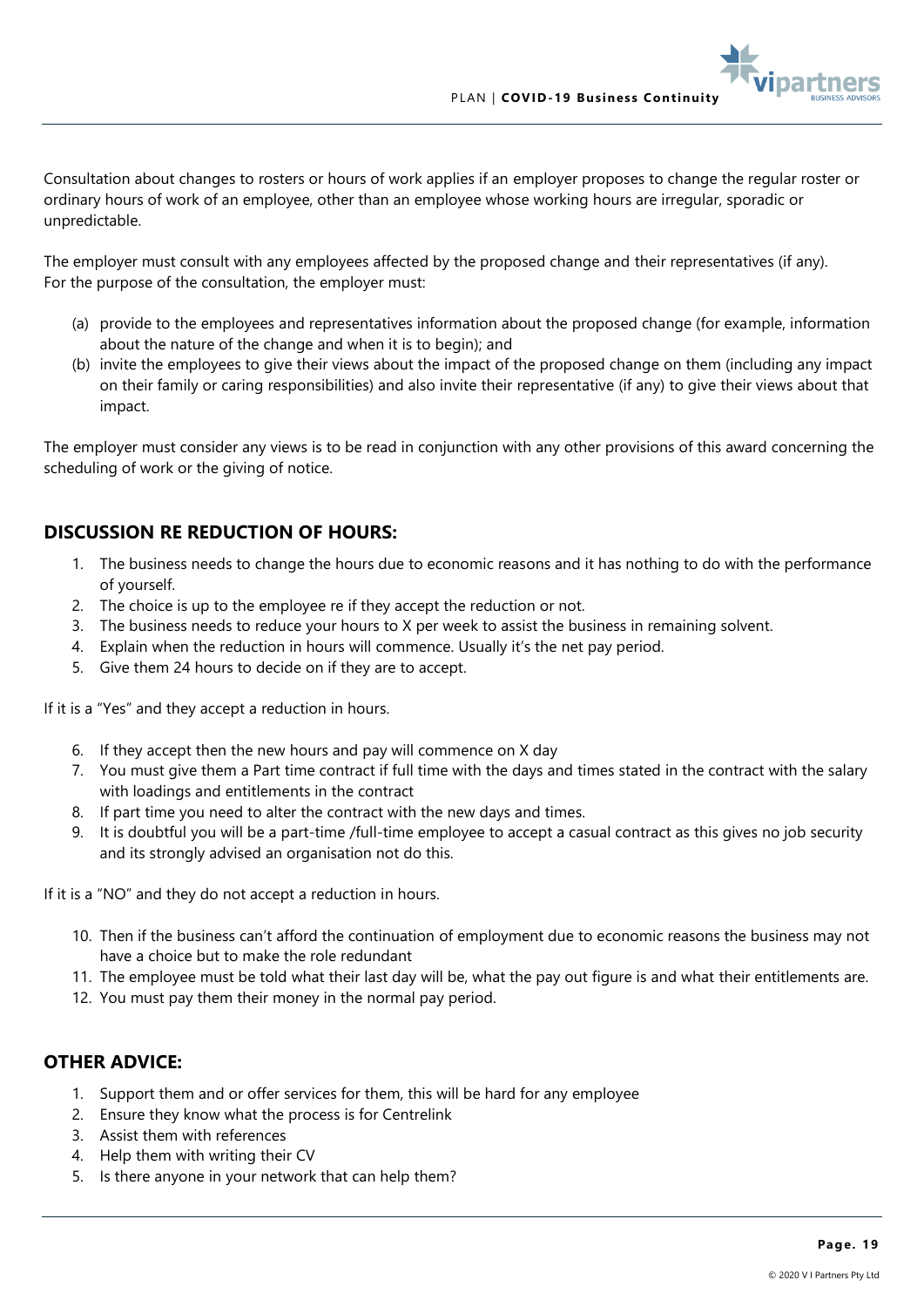part

6. Contact Happy HR as we have a fixed fee recruitment division which regularly assists people in finding new opportunities.

*Disclaimer: This advice is general in nature and is intended for educational purposes. For your specific circumstances please contact Happy HR. We are here to assist with mediation services, redundancy calculations or other please call 1300 730 880 or go to [www.happyhr.com](http://www.happyhr.com/)*

**Source:** [www.happyhr.com](http://www.happyhr.com/) © Happy HR Pty Ltd 2015 - 2020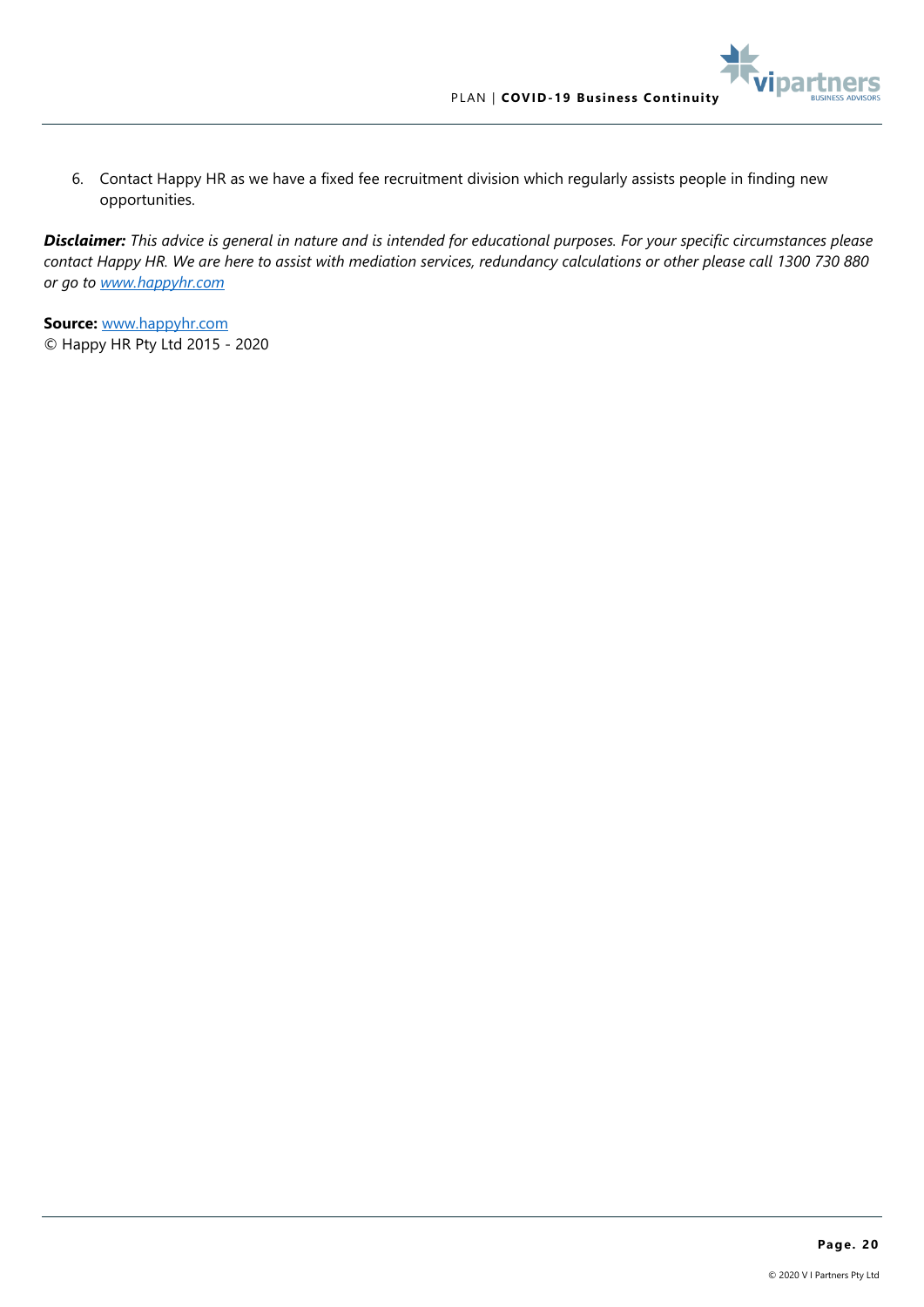



## *Policy - Working from home*



#### DATE

| <b>PURPOSE</b>                                                                   | [CLIENT COMPANY NAME] is committed to the principle of providing its employees with<br>flexibility in the workplace. To this end, working from home is allowable in some circumstances<br>and with the approval from your manager.                                                                                                                                                                                                                                                                                                                                                                                                                                                                                                                                                                    |
|----------------------------------------------------------------------------------|-------------------------------------------------------------------------------------------------------------------------------------------------------------------------------------------------------------------------------------------------------------------------------------------------------------------------------------------------------------------------------------------------------------------------------------------------------------------------------------------------------------------------------------------------------------------------------------------------------------------------------------------------------------------------------------------------------------------------------------------------------------------------------------------------------|
| <b>Procedure for</b><br>seeking approval<br>to work from<br>home                 | 1. A request to work from home must be made to the relevant manager in advance of the day<br>in question<br>The employee should provide the manager with the reason for requesting approval to work<br>2.<br>from home<br>Details of the work to be completed<br>3.<br>Details of the technology (email, phone, network) available from the non- work location<br>4.<br>Approval to work from home is at the discretion of the relevant manager and each request<br>5.<br>will be considered on its merits<br>If the request is approved, the employee must advise all [CLIENT COMPANY NAME] staff of<br>6.<br>their absence and the contact information during business hours                                                                                                                        |
| <b>Circumstances</b><br>where working<br>from home may<br>be approved            | When the request adheres to [CLIENT COMPANY NAME]'s working from home procedure<br>1.<br>When appropriate email and phone access is available during work hours<br>2.<br>Where the employee would be able to devote 7 hours during that day to work<br>3.<br>Where it would be unreasonable for the employee to return to the workplace having<br>4.<br>attended to their personal business e.g. lengthy commute, appointment in the middle of the<br>day<br>5. Where an employee's workflow (as negotiated with the relevant manager) allows them to be<br>physically absent from the workplace, but remaining effective<br>An OH&S risk report must be conducted to ensure you're working from home environment<br>6.<br>meets legislation.                                                         |
| <b>Circumstances</b><br>where working<br>from home may<br><b>NOT be approved</b> | When the request does not adhere to [CLIENT COMPANY NAME]'s working from home<br>1.<br>procedure<br>2. Where the request to work from home is not made prior to the day in question<br>When appropriate email and phone access is not available during business hours<br>3.<br>4. Where the employee is unlikely to be able to devote 7 hours during that day to work and is<br>able to utilise other forms of leave i.e. personal leave to care for a sick family member<br>Where it would be reasonable that an employee could return to the workplace having<br>5.<br>attended to their personal business<br>Where an employee's workflow (as negotiated with the manager) does not allow them to be<br>6.<br>physically absent from the workplace<br>7. Your OH&S risk does not meet legislation. |